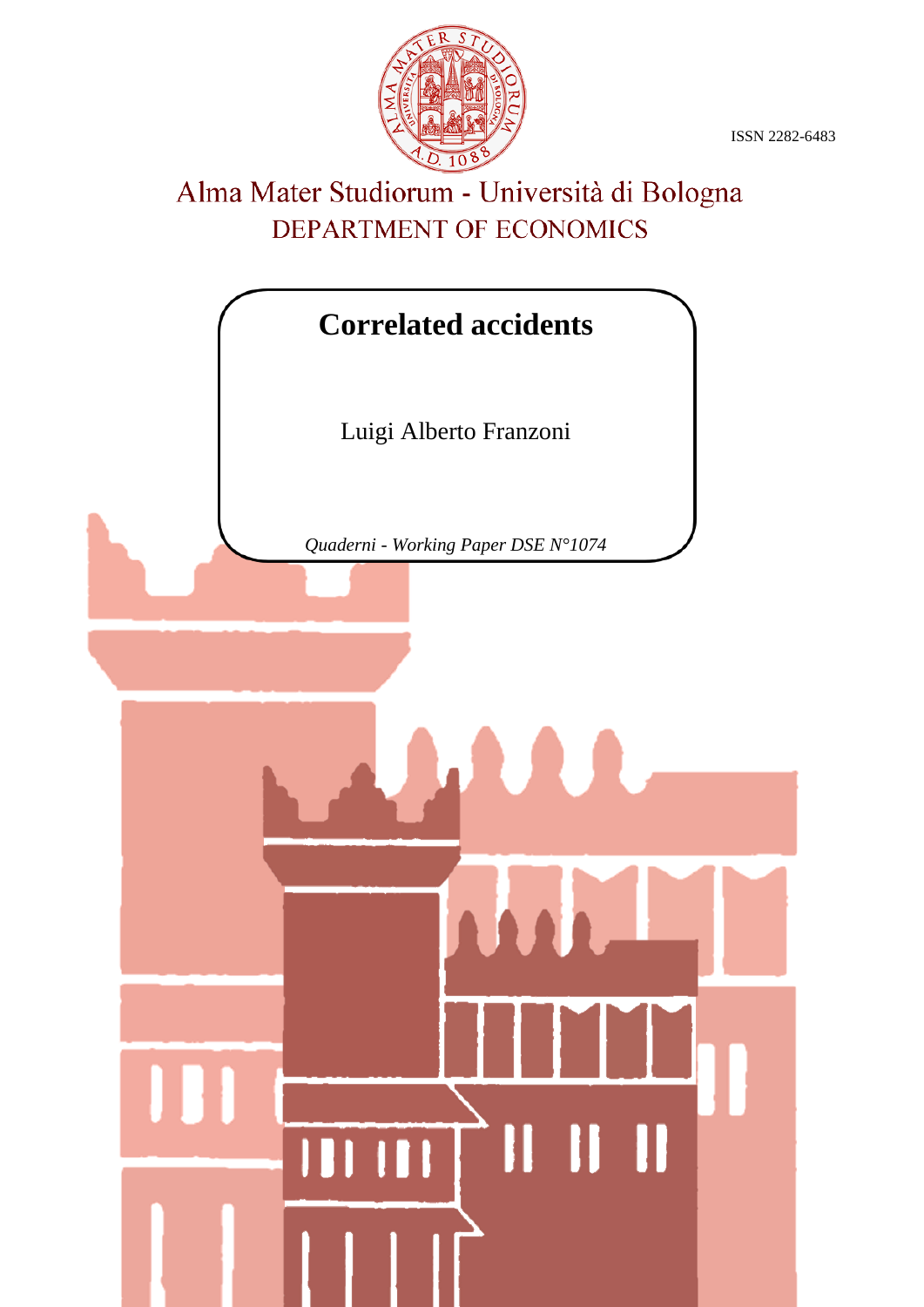# Correlated accidents

Luigi Alberto Franzoni∗†

August 2016

#### Abstract

This paper investigates cases in which harms are statistically correlated. When parties are risk averse, correlation plays an important role in the choice between liability rules. Specifically, positively correlated harms favor a liability rule that spreads the risk over a multitude of parties, as in the negligence rule. Negatively correlated harms favor a liability rule that pools risks together, as in strict liability. The same applies when parties can purchase costly insurance (first party or third party).

This policy recommendation is in line with current products liability law, which places design defects and warning failures under a *de facto* negligence regime.

Keywords: negligence vs. strict liability, correlation, products liability. Jel code: K13 (Tort Law and Product Liability)

<sup>∗</sup>Correspondence to: Luigi A. Franzoni, Department of Economics, Piazza Scaravilli 2, 40126 Bologna, Italy.

<sup>†</sup> I would like to thank two anonymous referees and editor A. Wickelgren for very constructive comments. I am also grateful to G. Dari Mattiacci, A. Daughety, S. Dillbary, T. Frihe, E. Langlais, D. Pi, J. Reinganum, A. Roverato, G. Parchomovsky, F. Parisi, S. Shavell, A. Tabbach and seminar participants in Naples, Paris, and Tel Aviv for helpful discussions.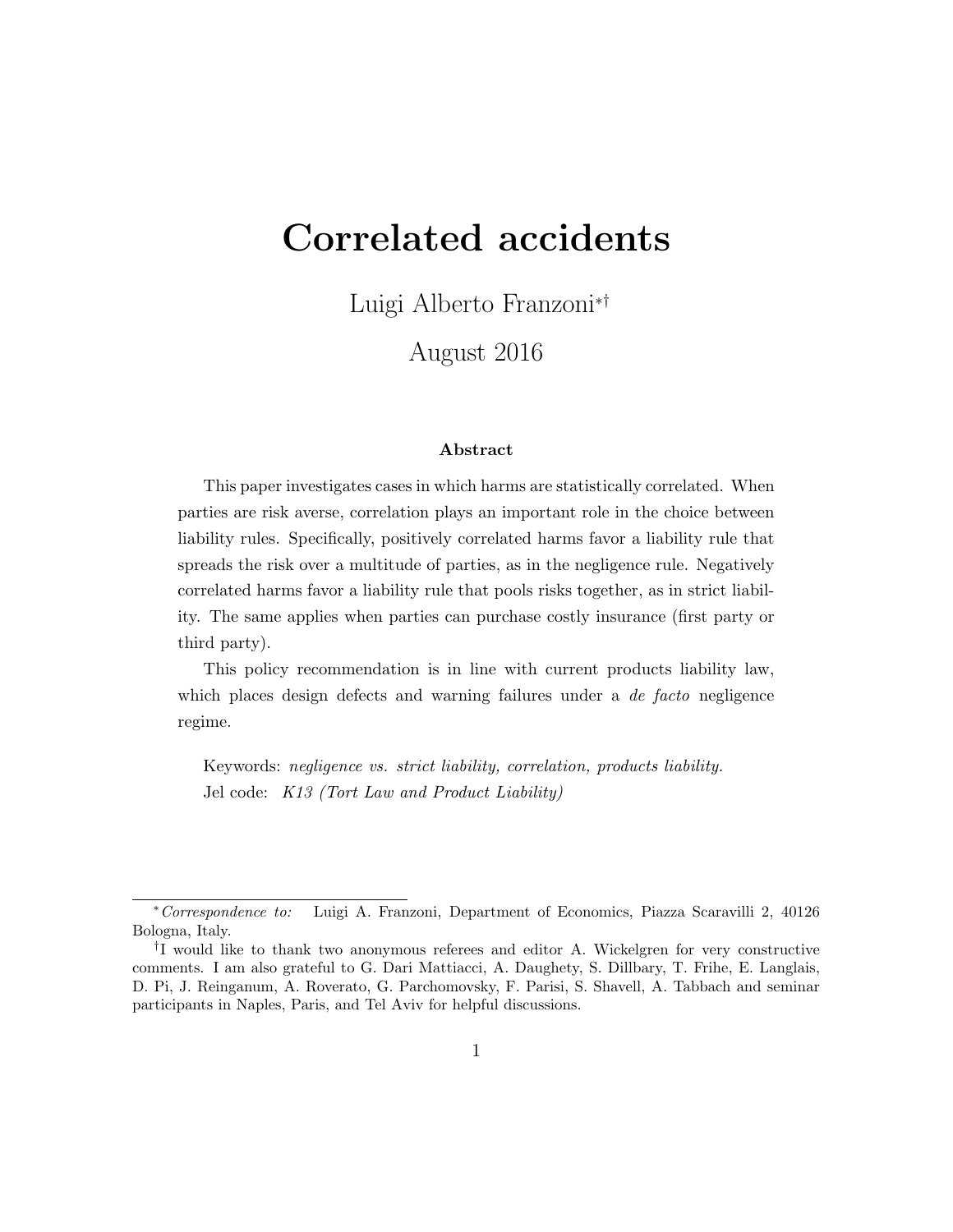At the beginning of 2013, attorney Lance Cooper, hired by the family of a woman who had died in a car crash, discovered that the faulty ignition switch in the Chevy Cobalt she was driving was the likely cause of the crash. The faulty switch could accidentally turn the car off while in motion and prevent the airbags from deploying. This discovery was bad news for thousands of Chevy Cobalt owners (as well as owners of many other GM car models), who realized that their cars were not as safe as they had expected. This was very bad news for GM as well, as it indicated that a swarm of lawsuits was about to descend. By the end of 2015, 4400 claims had been filed against GM. The company has acknowledged that the faulty switch was the cause of 124 deaths, 17 serious injuries and  $258$  less serious injuries.<sup>1</sup> The faulty switch is a typical design defect affecting a whole product line and thus causing positively correlated harms: i.e., once one case of harm occurs, more cases of harms are likely to occur.

In a very different case, a consumer (Mr. Dolinki) fell ill after drinking a bottle of Squirt (a soft drink) in which, upon examination, the decomposed body of a mouse was found.<sup>2</sup> The discovery of the mouse was bad news for Mr. Dolinki and the soft drink producer, but not for other Squirt consumers (in fact, no other mice were found in similar bottles). Unlike the GM case, in which the defect was in the design, here the flaw was in the manufacturing process (the mouse accidentally fell in the bottle before it was filled). Manufacturing defects usually do not affect the whole product line and tend to cause uncorrelated harms. Under some conditions, they can even cause negatively correlated harms. Consider a case in which it is known that, for some reasons, only one bottle of a soft drink will contain a mouse. Here the discovery of the contaminated bottle provides positive news to the other consumers: harms are negatively correlated (if one harm occurs, fewer additional harms are likely to occur) .

From a legal point of view, the fundamental difference between the first example (a design defect) and the second one (a manufacturing defect) is that the former is subject to a negligence rule, while the latter is subject to strict liability. When the defect lies in the design, producers are normally exonerated from liability if no safer design was

 $1\text{By April 2016}$ , GM had spent nearly \$600 million to settle claims (Automotive News, April 20, 2016).

 $2\overline{S}$ hoshone Coca-Cola Bottling Co. v. Dolinski, 420 P.2d 855 (Nev. 1966).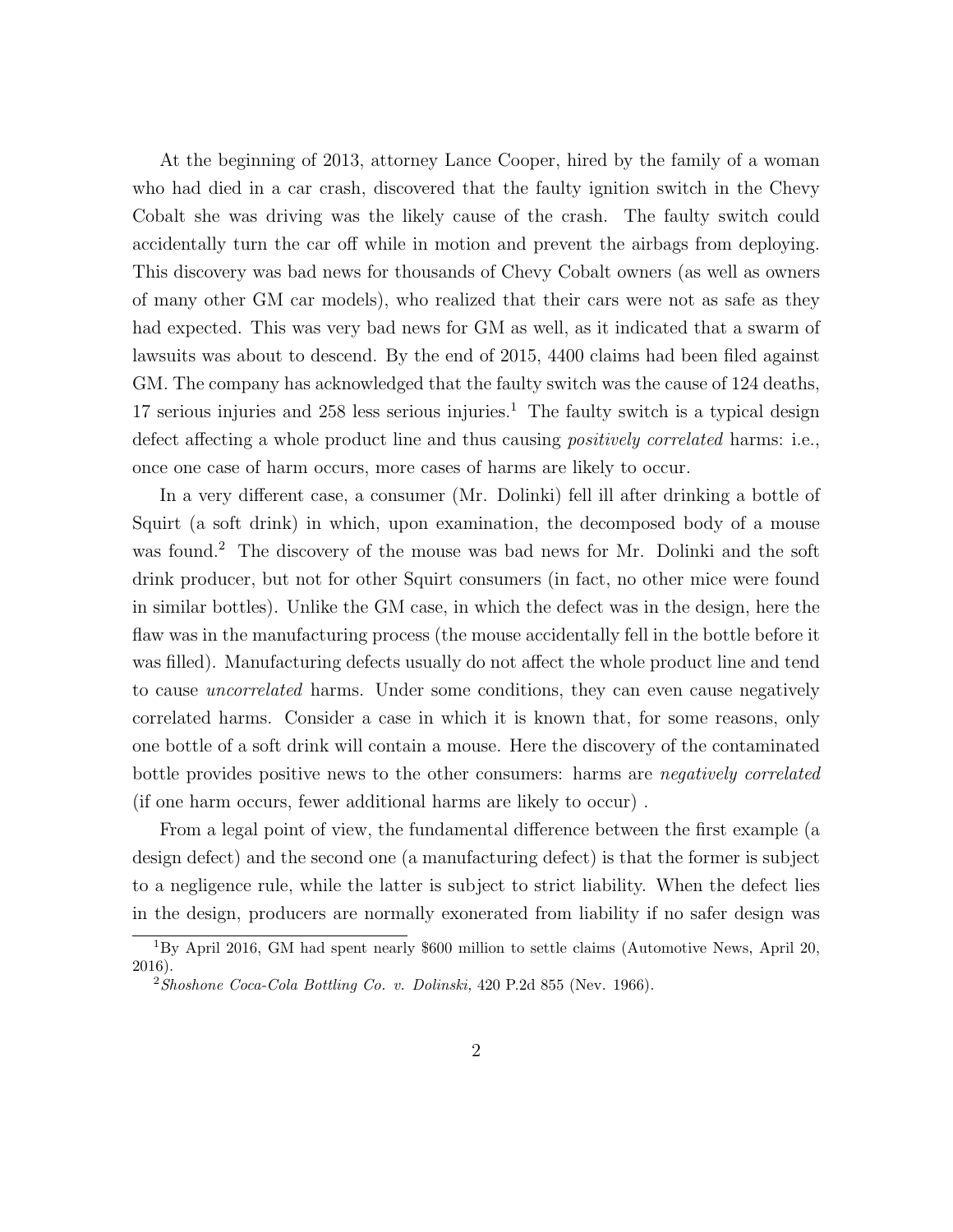available at reasonable costs (under the so called "risk-utility test"). If, instead, the defect lies in the manufacturing process, the fact that the defect could not have been detected by a (reasonable) quality control system is not a defense against liability.<sup>3</sup>

In this paper, I argue that the differential treatment of design and manufacturing defects can be grounded in the statistical structure of the two types of defect: positively correlated harms call for the use of a negligence rule, negatively correlated harms for the use of a strict liability rule.

The latter proposition is rather intuitive. The degree of correlation across harms affects the variance of the total losses caused by the injurer (or, alternatively, the variance of the number of claims she will face). If correlation is positive, total losses tend to be either very small or very large (large variance). If correlation is negative, total losses tend not to vary much (low variance). If injurers care about the variability of their payoffs, i.e., if they are *averse to risk*, as most people are, then liability law should induce loss spreading when harms are positively correlated and loss pooling when harms are negatively correlated. This should occur, however, without thwarting the injurer's incentives to take care. As I will show below, negligence law provides the injurer with incentives to take due care and disperses the (residual) loss among the victims. So it fits well with positively correlated harms. Strict liability places all the losses with the injurer: it provides the injurer with incentives to take care and, at the same time, pools the risks. So, it fits well with negatively correlated harms.

By focusing on the statistical structure of harm, this paper offers a novel contribution to the classic debate about which liability rule is socially preferable.<sup>4</sup>

In Section 1, I present a model in which one injurer can cause harm to n potential victims. Injurer and victims are assumed to be averse to risk.<sup>5</sup> To simplify the exposi-

<sup>&</sup>lt;sup>3</sup>See Restatement of the Law (Third) Torts: Products Liability,  $\S$  2. Note that the differential treatment of design and warning defects is acknowledged in the Third Restatement, but not in the Second  $(\S$  402A). The ALI reporters provide several reasons for this differential treatment in  $\S$  2 cmt. a, but none appear fully convincing (see Wright (2007)).

<sup>4</sup>See Shavell (2007), Schaefer and Mueller-Langer (2009), and references therein.

<sup>&</sup>lt;sup>5</sup>Empirically, it has been shown that risk aversion tends to be stronger when losses come with a low probability, as is likely the case with most tortuous accidents (see Wakker (2010) for an introduction to contemporary risk theory). In Section 4, I review the reasons why firms might also display risk aversion.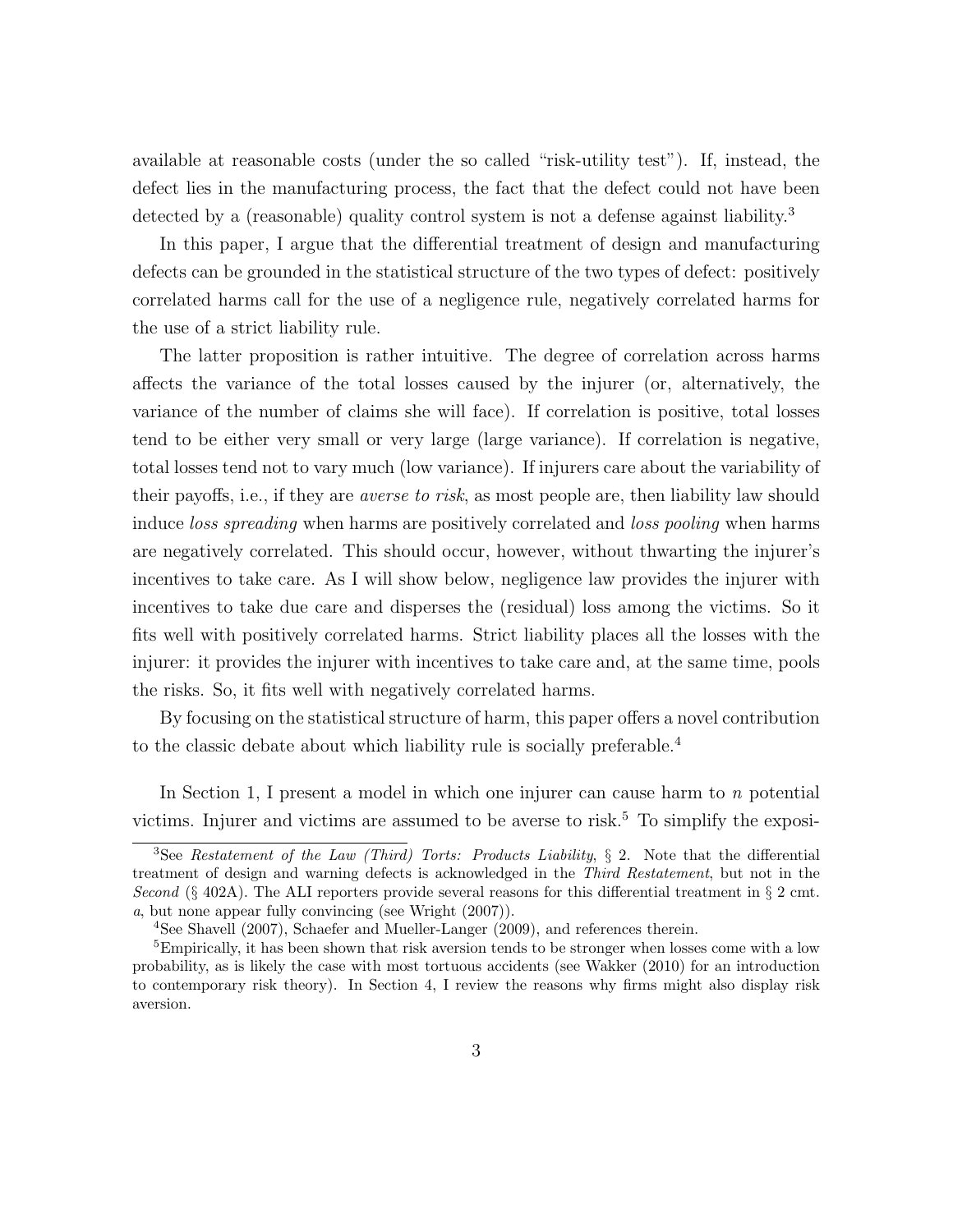tion, I take a second order approximation (Arrow-Pratt) of the utility functions of the parties, yielding a simple payoff structure: parties care about the mean and the variance of potential losses (harm or liability expenditure). I compare social welfare under the strict liability and the negligence rules. The outcome of this comparison turns out to revolve around a few basic factors: the injurer's disposition toward risk, the victims' average dispositions toward risk, the average correlation across harms, and the number of potential victims.

If harms are uncorrelated, each one can be treated independently of the others.<sup>6</sup> In Section 3, I show that in this case strict liability dominates negligence if, and only if, the injurer is less averse to risk than the potential victims. If harms are statistically interdependent, the sign of correlation matters: positive correlation shifts the balance toward strict liability; negative correlation toward negligence. I show that negligence is definitely superior if the number of potential victims is large and harms are positively correlated. Conversely, strict liability is definitely superior when the negative correlation between harms is sufficiently strong.

The previous results do not rely on any assumption about the relationship between the level of care exerted by the injurer and the degree of correlation between harms (more care can increase or decrease correlation). A more structured example is provided in Section 4, where I consider a situation in which, in the case of an accident, only  $k$  individuals out of  $n$  are affected. This case captures several interesting scenarios, including the transportation of hazardous substances and quality control in manufacturing.

The  $k/n$  model can display both negative and positive correlation: when k is small, harms are negatively correlated; when  $k$  is large, harms are positively correlated. Furthermore, it can be shown that correlation decreases with the probability of an accident: if this probability is close to nil, correlation is positive; if this probability is close to one, correlation is negative.<sup>7</sup> In line with the previous observations, I show that strict liabil-

 $6$ Note, in this respect, how strict liability cannot work here as a risk spreading arrangement (a mutual insurance). In mutual insurance, each participant bears a small share of the total loss. Under strict liability, all the loss is shouldered by one party.

<sup>&</sup>lt;sup>7</sup>The information that individual j was involved in an accident provides individual i with two pieces of information: i) the accident has occurred, and ii) j was involved. When the probability of the accident is small, the first piece of information has greater weight and the initial information is bad news for individual i. The opposite applies when the probability of the accident is large.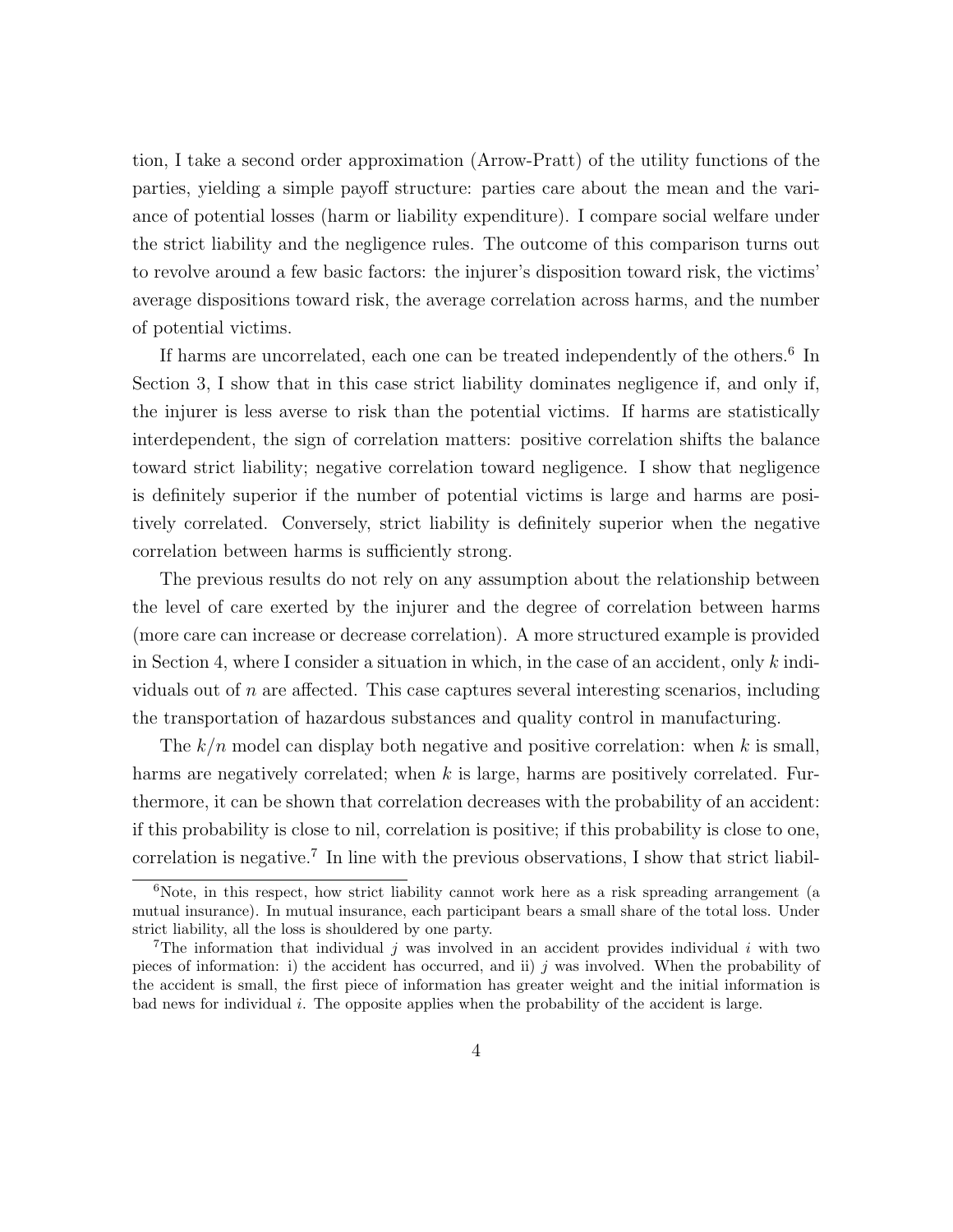ity is preferable if  $k$  is small and/or the probability of the accident is large; negligence is preferable if k is large and/or the probability of the accident is small.

Let us consider a case where, in the transportation of hazardous substances, an accident can take place at any point along the route (of equal population density). When the accident occurs,  $k$  individuals are affected. The previous result suggests that, given  $k$ , strict liability should apply if, and only if, the activity entails a high probability of an accident. When the accident is nearly certain, strict liability is able to perfectly neutralize uncertainty: all the loss is placed on the injurer, who will bear it with near certainty. Under negligence, instead, n people would bear the uncertainty of not knowing whether they will belong to the set of the k victims. This proposition provides a partial rationale for current liability law, which places "abnormally dangerous" activities under a strict liability regime.<sup>8</sup>

Of even greater interest is the application of the  $k/n$  model to the manufacturing process. Here I suppose that the quality control system fails with some probability (which depends on the level of care of the injurer). If this is the case, exactly  $k$  items (out of n) will be defective and consumers will be harmed. The results of the  $k/n$ model suggest that production failures that tend to affect most items (large  $k$ ) should be subject to a negligence rule, while those affecting a relatively small number of items  $(\text{small } k)$  should be subject to strict liability. As mentioned above, this proposition strongly resonates with current product liability law, which places design defects and warning failures - which tend to affect the whole product line - under a negligence regime, and manufacturing defects - which only affect a few items in the line - under strict liability.

The products liability case is fully explored in Appendix A2, where I consider a perfectly competitive market in which firms decide the level of safety of their products. Negative correlation among defects creates economies of scale, positive correlation diseconomies of scale. Again, negative correlation tilts the balance in favor of strict liability, while positive correlation tilts it in favor of the negligence rule. Because the allocation

<sup>&</sup>lt;sup>8</sup>See Restatement (Third) of Torts: Liability for Physical and Emotional Harm (2010),  $\S$  20. Note, however, that under the law, activities are regarded as abnormally dangerous either because they entail a high probability of accident or because they tend to cause harms of sizable dimension. The "risk allocation" rationale only applies to high probability activities.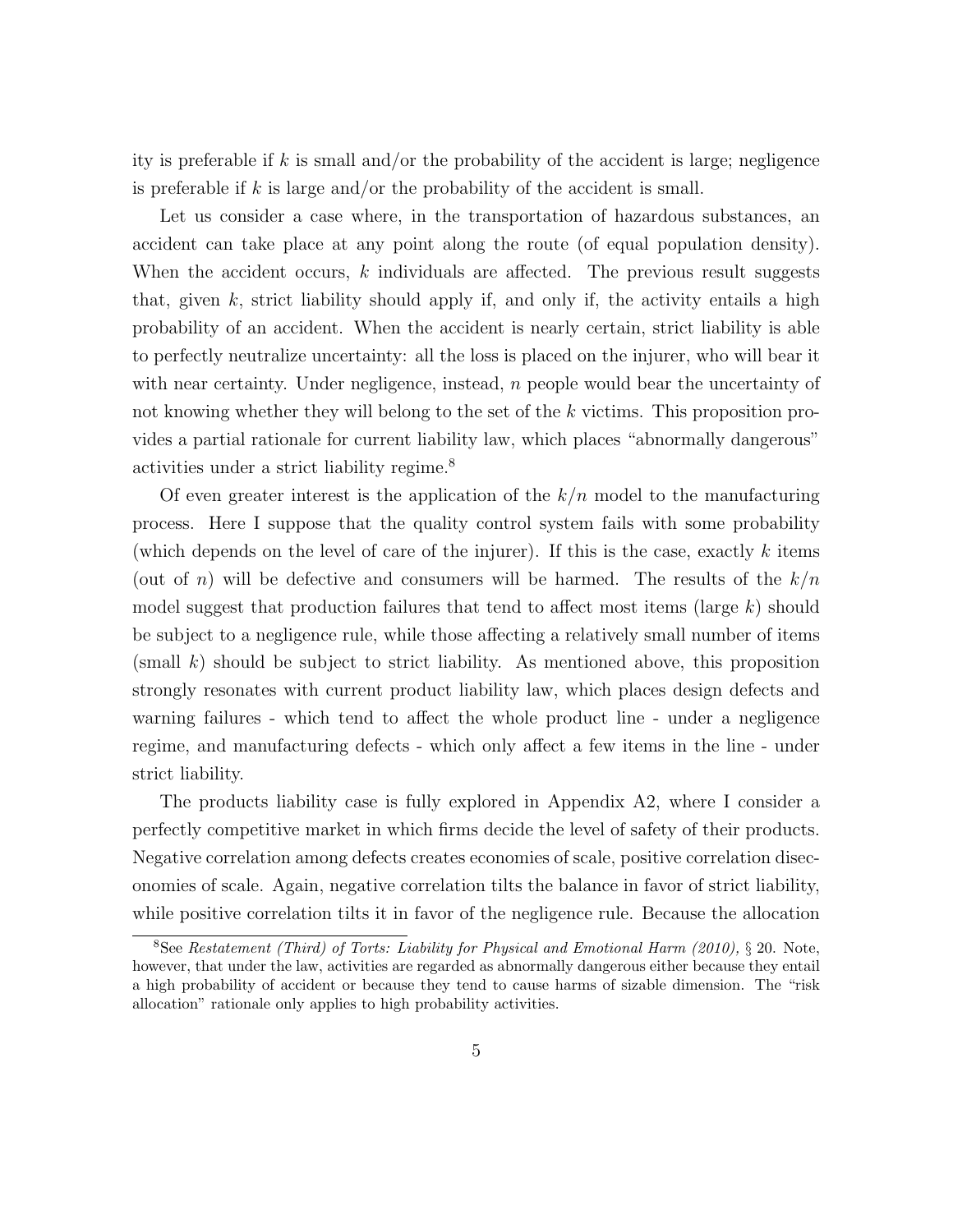of risk matters only if parties are averse to it, at the end of Section 4, I review the reasons that lead firms to display risk aversion.

Finally, in Section 5, I consider a case in which parties can obtain insurance on the market. Because insurance comes with positive loading, the optimal policy (for first or third party insurance) includes a deductible, as is common in practice. When losses are positively correlated, liable injurers chose a smaller deductible. I show that the main results also apply, verbatim, to this case.

Literature. As some of the early (and most acute) critics of products liability have observed, positive correlation across harms can make liability insurance prohibitively expensive. Because of this, they argue that is inefficient to require firms to always compensate consumers for harms caused by product defects (Epstein (1985) and Priest  $(1987)$ .<sup>9</sup> The focus of this scholarship is the positive correlation that arises out of legal changes ("socio-legal risk") affecting, for example, the notion of defectiveness or the eligibility of claims. Such changes can either spawn or wipe out thousands of similar claims at the same time (see Baker and Siegelman (2013) and Hylton (2013)). In this paper, I build on these early insights and develop a formal model in which (positively or negatively) correlated claims arise from the nature of the harmful activity itself, rather than from legal change. Furthermore, I focus on the impact of correlation on the payoff of the parties, rather than on the availability/cost of insurance. From the latter point of view, it should be noted that positive correlation across claims is problematic for third-party as well as first-party insurance.

The impact of risk aversion on liability law is investigated by Shavell (1982). In his model, the injurer faces one potential victim, so the issue of correlation does not arise. Nell and Richter (2003) address the case of perfectly positively correlated risks under CARA utilities. They show that optimal damages converge to nil if the number of victims grows to infinity. In such a situation (and assuming that care is constrained above), negligence approximates the first best, as it places the full loss on the victims. This result does not carry over to the case in which the injurer can purchase costly

<sup>&</sup>lt;sup>9</sup>The target of this criticism is the "enterprise liability" theory, which spurred the expansion of corporate liability in the 70s and 80s. This theory is based on the idea that corporations are in a better position than consumers to bear the cost of injuries.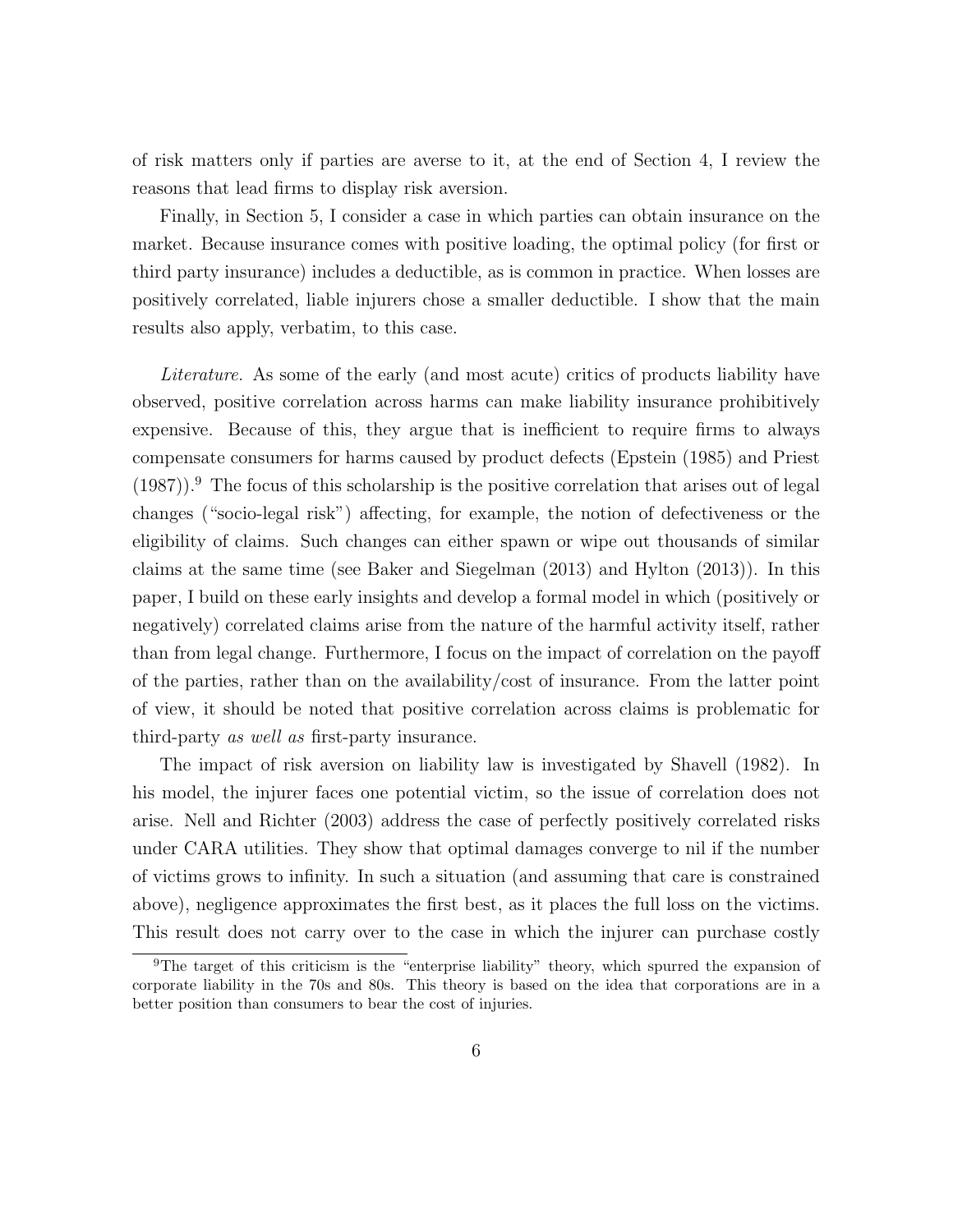insurance. In this paper, I compare negligence and strict liability for any number of victims, acknowledging that both liability rules are first-best inefficient ("first best" ensues when the policymaker can control at the same time the level of care and the allocation of the loss). In turn, my results also apply to the costly insurance case. The case of perfectly positively correlated harms is also addressed by Franzoni (2015), where I investigate the impact of risk and ambiguity aversion on the optimal features of liability law.

### 1 The structure of accident risk

Let us consider first the case in which an injurer can harm n individuals  $\{1, 2, ..., n\}$ N. Let  $A_j$  be a random variable that takes value 1 if individual j is involved in an accident, and value 0 otherwise. The probability that  $A_j = 1$  depends on the amount of resources x spent by the injurer in prevention ("care").<sup>10</sup> For simplicity, I assume that the probability of accident is the same for all  $j \in N$ :  $pr(A_j = 1 | x) = p(x)$  with  $p'(x) < 0$ . Greater care reduces the probability of accident. For all individuals, let the magnitude of harm be equal to  $h$ .

For each individual, the expected harm associated with the accident prospect is  $E(A_i h \mid x) = p(x) h$ , while the variance of individual harm is

$$
Var(A_j h \mid x) = p(x) (1 - p(x)) h^2.
$$
 (1)

The variance of total harm,  $\sum_{n=1}^{\infty}$  $j=1$  $A_j h$ , depends on the correlation across accidents.

 $10$ My results would not change if x were decomposed into a vector of victim-specific levels of care. Note, further, that the qualitative results of this paper carry over to the case in which care affects both the distribution and the extent of harm.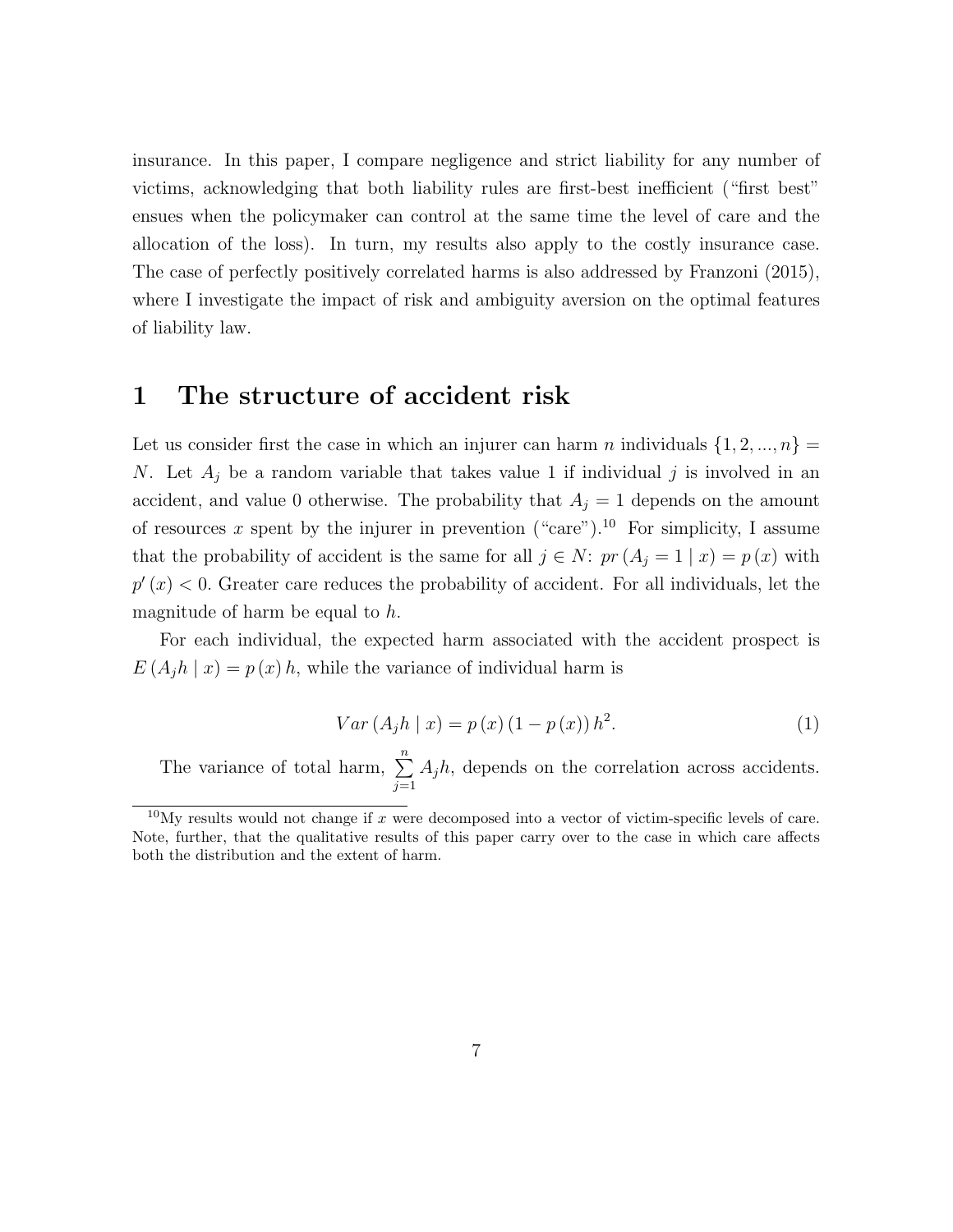We have

$$
Var\left(\sum_{j=1}^{n} A_j h \mid x\right) = \sum_{j=1}^{n} \sum_{k=1}^{n} Cov(A_j h, A_k h \mid x)
$$
  
=  $nVar(A_j h \mid x) + \sum_{j=1}^{n} \sum_{k \neq j}^{n} Cov(A_j h, A_k h \mid x)$  (2)

$$
= Var(A_j h \mid x) n \left[ 1 + (n-1) \frac{\sum_{j=1}^{n} \sum_{k \neq j}^{n} Cov(A_j h, A_k h \mid x)}{(n-1) nVar(A_j h \mid x)} \right] \tag{3}
$$

$$
= Var (A_j h | x) n [1 + (n - 1) \rho (x)], \qquad (4)
$$

where

$$
\rho(x) = \frac{1}{(n-1) n} \sum_{j=1}^{n} \sum_{k \neq j}^{n} \frac{Cov(A_j, A_k | x)}{Var(A_j | x)},
$$

is the average (Pearson) coefficient of correlation across accidents.

If accidents are **independent** of each other, then  $\rho(x) = 0$ . If harms are **positively** correlated, then  $\rho(x) > 0$ . If harms are negatively correlated, then  $\rho(x) < 0$ .

I make no specific assumption about the source of correlation and the relationship between care and correlation. So, for example, harms can be positively correlated because, when an accident occurs, many individuals are inevitably affected (e.g., an airplane crash), or because a common prevention method is applied to many risks - if it fails with one, it is likely to fails with all (e.g., when similar faulty implants are placed in different patients). So, correlation can increase or decrease with care.<sup>11</sup>

 $11$ In an insightful discussion of the implications of correlation for liability insurance, Shavell (2014) mentions the relevant case in which positive correlation arises because risks share a common parameter whose level is uncertain ex-ante ("parameter uncertainty"). This type of correlation is compatible with my model, which also accounts for negative correlation. So, one can have situations in which a high parameter for one risk implies a low parameter for another risk (e.g., if a substance turns out to be effective in treating A, then it cannot be effective in treating B).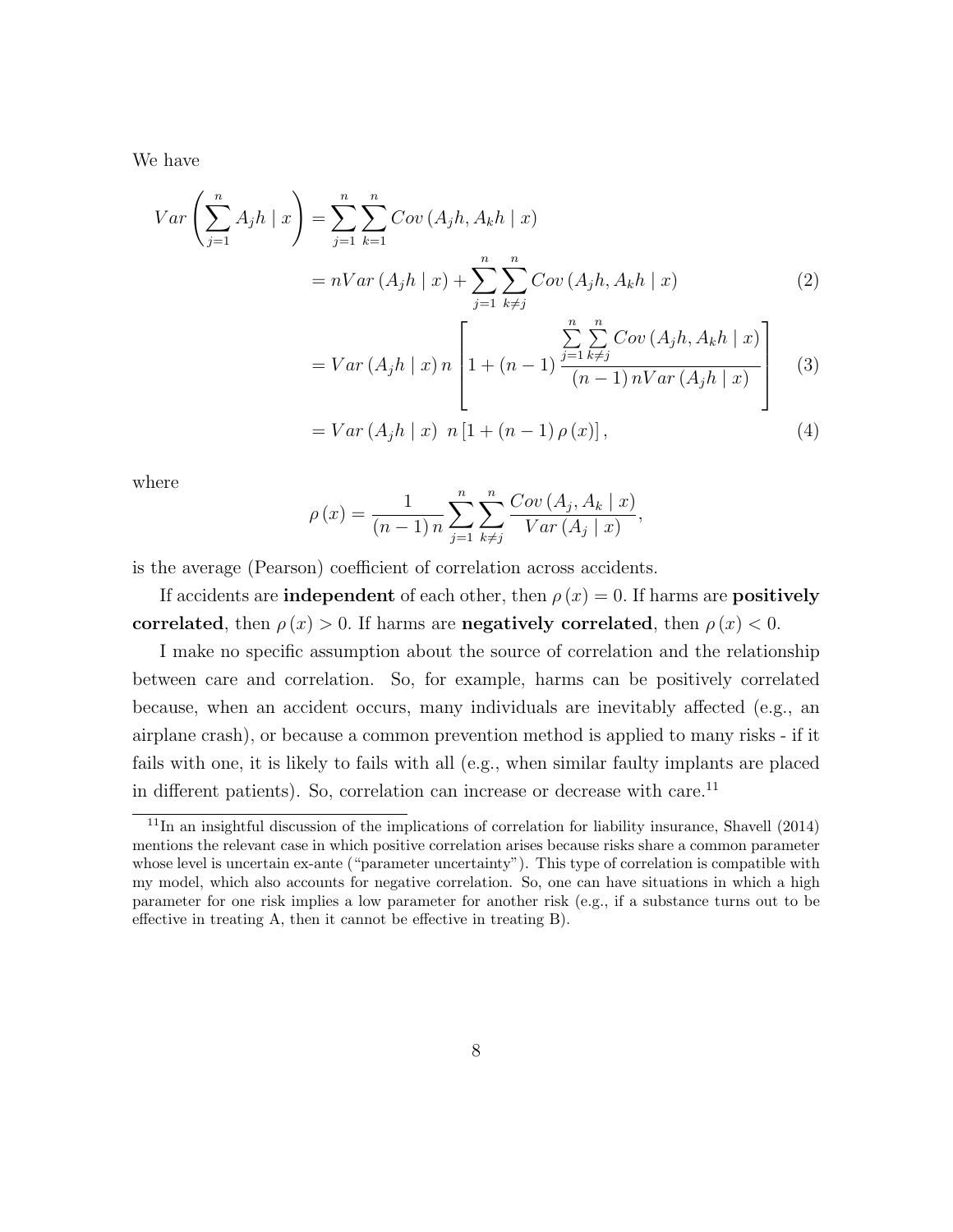The upper bound of  $\rho(x)$  is unity. For the lower bound, note that

$$
\frac{Cov(A_j, A_k | x)}{Var(A_j | x)} = \frac{E(A_j A_k | x) - E(A_j | x)E(A_k | x)}{E(A_j^2 | x) - (E(A_j | x))^2}
$$

is minimal when  $E(A_jA_k \mid x) = 0$  (i.e., j and k cannot be harmed at the same time). If this applies to all  $j \neq k \in N$ , we get

$$
\inf \rho(x) = \frac{1}{(n-1)n} \sum_{j=1}^{n} \sum_{k \neq j}^{n} -\frac{\left(E(A_j \mid x)\right)^2}{E(A_j \mid x) - \left(E(A_j \mid x)\right)^2} = -\frac{E(A_j \mid x)}{1 - E(A_j \mid x)} = -\frac{p(x)}{1 - p(x)}.
$$

So, the lower bound of the correlation coefficient depends positively on  $p(x)$ . Furthermore, since here at most one individual can be harmed,  $p(x)$  cannot be large:  $\sum_{i=1}^{n} p(x) \le 1$  implies:  $p(x) \le 1/n$ . So the lower bound cannot be less than

$$
\inf \rho(x)|_{p(x)=1/n} = -\frac{1/n}{1-1/n} = -\frac{1}{n-1}.
$$
\n(5)

When correlation reaches its minimum,  $\rho(x) = -\frac{1}{n-x}$  $\frac{1}{n-1}$ , the variance of total harm collapses to nil (see eq. (4)).

### 2 Liability rules

Let us consider the negligence rule first.

#### Negligence

Under negligence, courts set a standard of care  $\bar{x}$ . If the injurer meets the standard, she is not liable for the harm caused (her conduct in not unreasonably dangerous). Unless the standard is set at an exorbitant level, the injurer has an incentive to meet it and avoid liability. So, I assume that  $x = \overline{x}.^{12}$ 

<sup>&</sup>lt;sup>12</sup>Note that the same outcome could be achieved by means of safety regulation. In this sense, the results of this paper highlight the conditions under which regulation outperforms (strict) liability.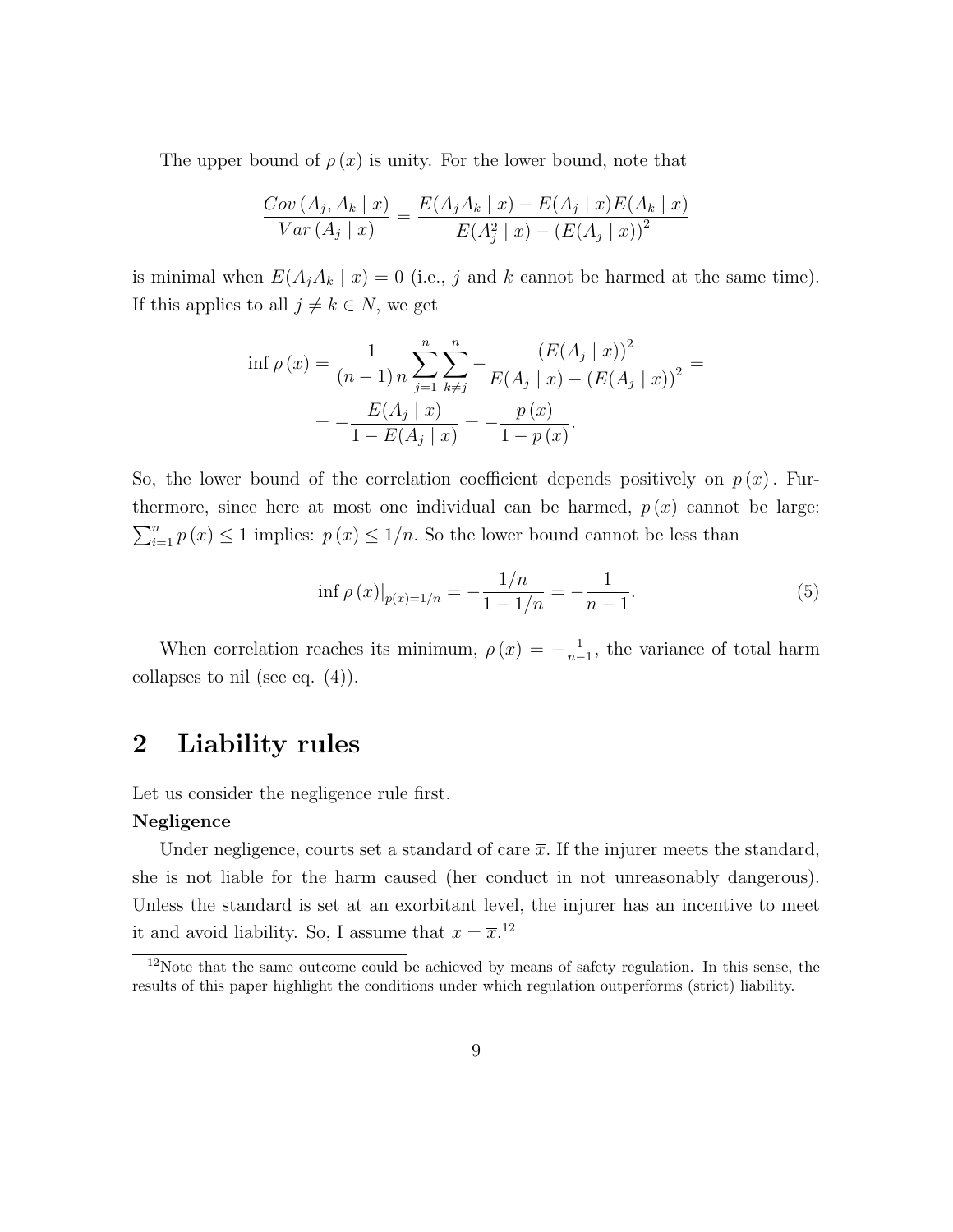Potential victims only differ with respect to their aversion to risk. The expected utility of a potential victim  $j$  is

$$
EU_{V_j}(\overline{x}) = (1 - p(\overline{x})) u_{V_j}(i_V) + p(\overline{x}) u_{V_j}(i_V - h),
$$

where  $i_V$  is his level of income, and  $u_{V_i}$  his utility function.

For small losses, the disposition of individuals toward risk is independent of income (see Pratt  $(1964)$ ).<sup>13</sup> The payoff of individual j (his certainty equivalent) can be written as:

$$
C_{V_j}(\overline{x}) = i_V - p(\overline{x})h - \frac{1}{2}\alpha_j Var(A_j h \mid \overline{x}).
$$
\n(6)

The certainty equivalent is equal to income  $i_V$ , less expected harm  $p(\bar{x}) h$ , less a risk premium  $\frac{1}{2}\alpha_j Var(A_j h \mid \overline{x})$  which depends on the Arrow-Pratt degree of absolute risk aversion of the individual,  $\alpha_j \geq 0$ , and the variance of harm (eq. 1).<sup>14</sup>

The payoff to the injurer is

$$
C_I\left(\overline{x}\right) = i_I - \overline{x},
$$

where  $i_I$  is her income and  $\bar{x}$  her expenditure in care.

Social welfare is:

$$
W^{N}(\overline{x}) = C_{I}(\overline{x}) + \sum_{j=1}^{n} C_{V_{j}}(\overline{x}) =
$$
  
\n
$$
i_{I} - \overline{x} + niv - np(\overline{x})h - n\frac{1}{2}\alpha_{V}Var(A_{j}h | \overline{x}),
$$
\n(7)

where  $\alpha_V$  is the average degree of risk aversion of the potential victims:

$$
\alpha_V = \frac{\sum_{j=1}^n \alpha_j}{n}.
$$

Courts set the standard  $\bar{x}$  so as to maximize social welfare.

<sup>13</sup>As shown in Appendix A3, the main insights of this paper carry over to the general case.

<sup>&</sup>lt;sup>14</sup>Households' insurance choices provide information about the size of  $\alpha$ . In particular, the following estimates have been obtained:  $\alpha \in [0.002, 0.008]$  (Barseghyan et al. (2013) using US data on auto and home insurance),  $\alpha \simeq 0.0067$  (Cohen and Einav (2007) using Israeli data on auto insurance), and  $\alpha \in [0.002, 0.0053]$  (Sydnor (2010) using US data on home insurance).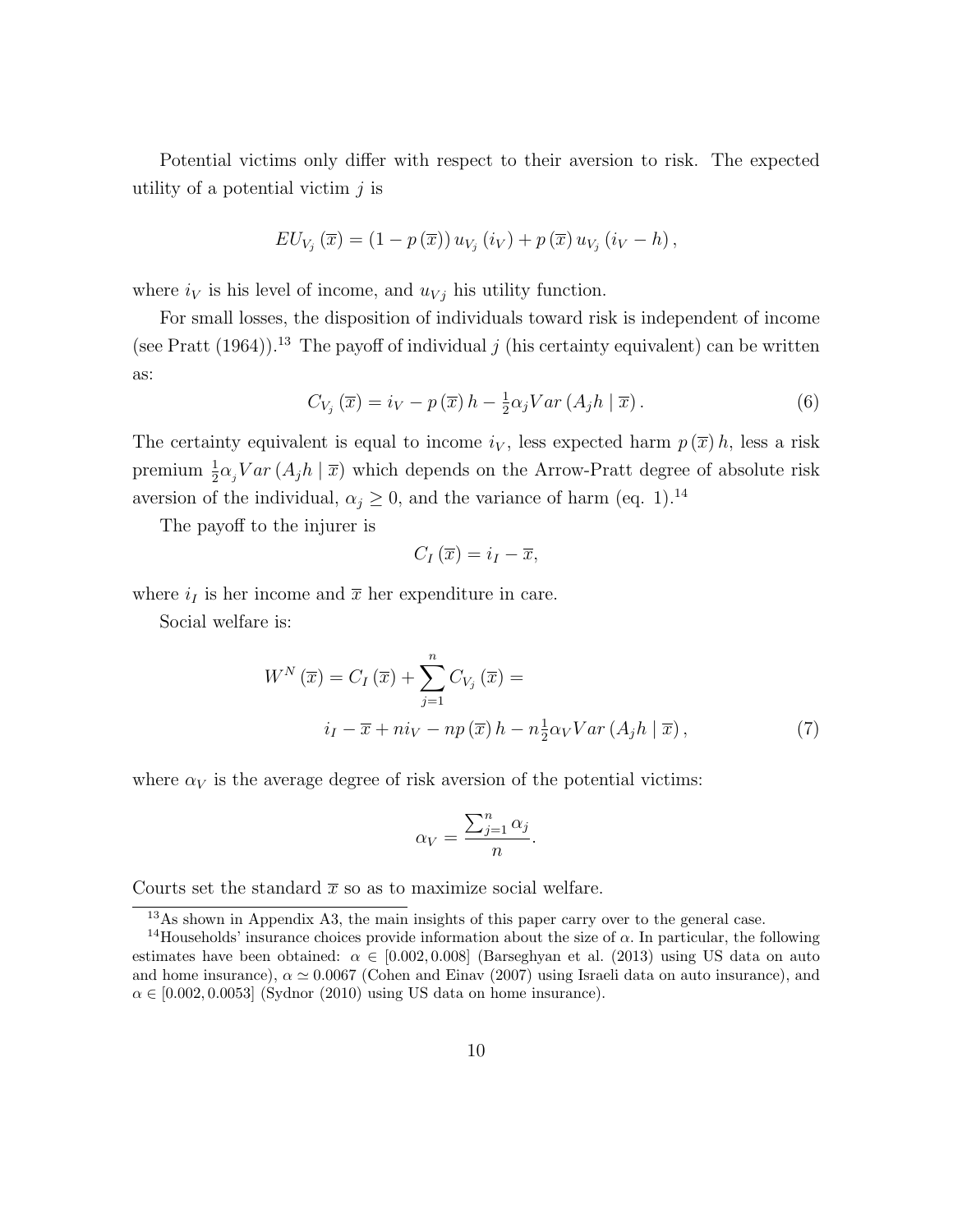Let  $x_n$  be the optimal standard:  $x_n = \arg \max (W^N(\overline{x}))$ .  $x_n$  is assumed to be positive and finite.

Under negligence, the risk is spread across potential victims. Each one bears only his own loss. So, correlation of harms is immaterial.<sup>15</sup>

#### Strict liability

Under strict liability, the injurer is liable for all of the harm she causes regardless of her level of care. Her total liability expenditure depends on how many people suffer harm, i.e., on  $\sum_{n=1}^{\infty}$  $j=1$  $A_j$ . Let  $q_k(x)$  be the probability that  $\sum_{n=1}^n$  $j=1$  $A_j = k^{16} q_k(x)$  depends on the level of care  $x$  that she decides to take.

The expected utility of the injurer is therefore:

$$
EU_I(x) = q_0(x) u_I(i_I - x) + q_1(x) u_I(i_I - x - h) + \ldots + q_n(x) u_I(i_I - x - nh),
$$

where  $i_I$  is her income and  $u_I$  is her utility function.

Again, using an Arrow-Pratt approximation, we get an expression for the payoff of the injurer that depends only on mean and variance of total harm  $\sum_{n=1}^{\infty}$  $j=1$  $A_j h$ . Specifically, the certainty equivalent of the injurer is equal to:

$$
C_I(x) = i_I - x - np(x) h - \frac{1}{2} \alpha_I Var \left( \sum_{j=1}^n A_j h \mid x \right),
$$

where  $\alpha_I \geq 0$  is her Index of Absolute Risk Aversion. In view of (4), her certainty equivalent becomes

$$
C_I(x) = i_I - x - np(x) h - \frac{1}{2} \alpha_I n [1 + (n-1) \rho(x)] Var(A_j h \mid x).
$$

 $15$ From a broader perspective, one could argue that correlation matters because it increases the cost of first-party insurance. This can in turn affect the optimal standard (under negligence or safety regulation), which depends on the ability of the victims to bear risk (see Franzoni (2015) for an investigation of the impact of uncertainty aversion on optimal liability law).

<sup>&</sup>lt;sup>16</sup>Since harms are correlated, this probability cannot be easily calculated. An approximation is provided by Bahadur (1961). If harms are independent of each other,  $q_k(x)$  follows the hypergeometric distribution.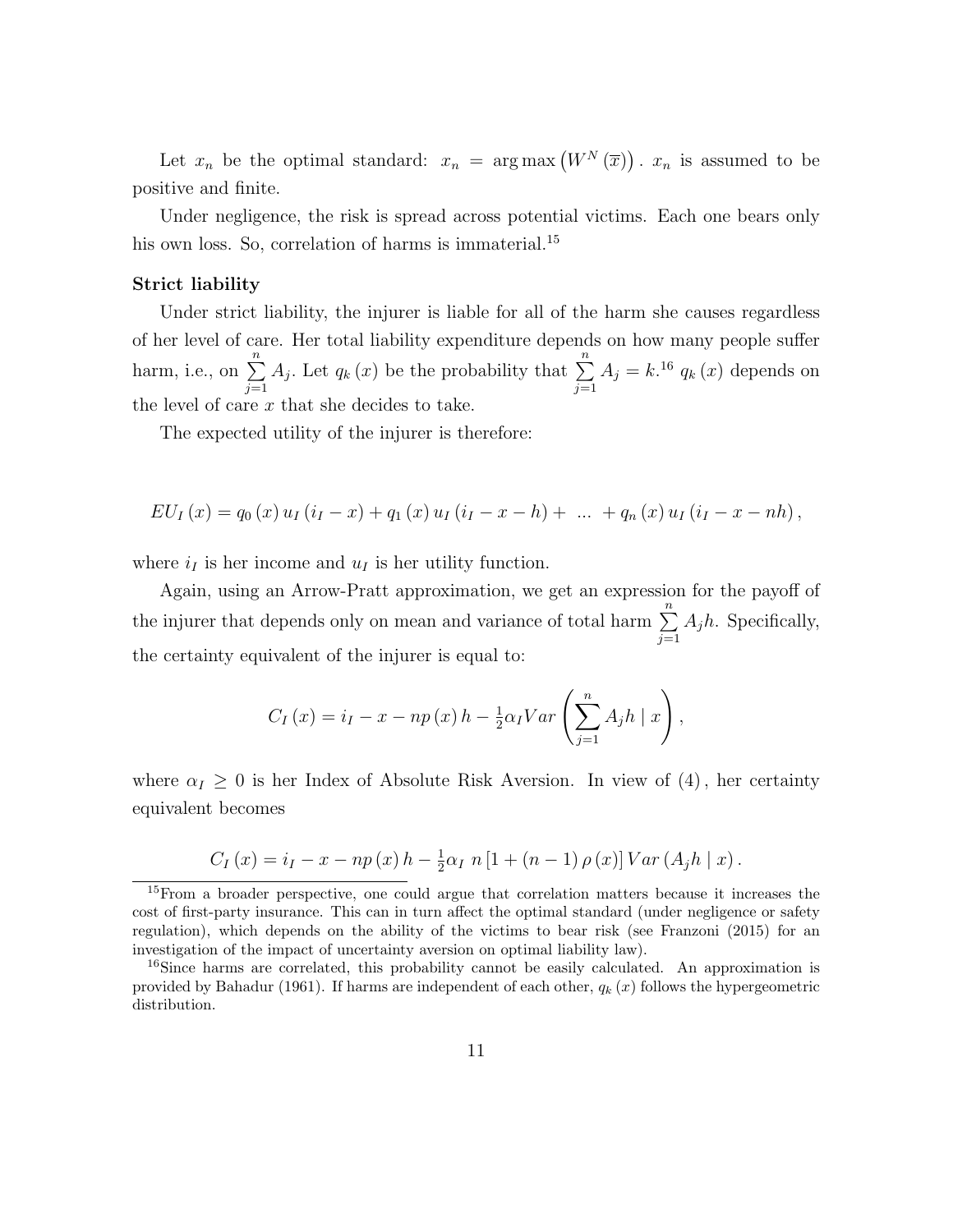If accidents are positively correlated, the liability expenditure of the injurer is subject to great variance, and uncertainty imposes a large cost on her. Conversely, if accidents are negatively correlated, the liability expenditure tends to be concentrated around its mean level, and uncertainty imposes a small cost.

The injurer chooses the level of care  $x_s$  that maximizes her payoff:  $x_s = \arg \max$  $C_I(x)$ . Again,  $x_s$  is assumed to be positive and finite.

Victims are perfectly compensated. Hence, the payoff of any individual j is:  $C_{V_j}(x_s)$  =  $i_V$ .

Social welfare under strict liability is:

$$
W^{S}(x_{s}) = C_{I}(x_{s}) + \sum_{j=1}^{n} C_{Vj}(x_{s}) =
$$
  
\n
$$
i_{I} - x_{s} - np(x_{s}) h - \frac{1}{2}\alpha_{I}n [1 + (n - 1) \rho(x_{s})] Var(A_{j}h | x_{s}) + n i_{V}. \quad (8)
$$

Here, correlation affects the payoff of the injurer and, hence, social welfare. We are now ready to compare liability regimes.

### 3 Who should bear the loss?

Under negligence, the standard is set by the courts and the loss is borne by the victims. Under strict liability, the level of care is set by the injurer, who also bears the loss. Since the levels of care under the two rules are generally different, a direct comparison of the welfare levels cannot be pursued. I will follow instead an indirect route, as in Franzoni (2015).

Dominance of Negligence. Suppose that courts set a standard of care equal to the level of care chosen by the injurer under strict liability:  $\bar{x} = x_s$ . In this case, liability rules differ only with respect to the allocation of the loss. From eqs.(7) and (8), we get:

$$
W^{N}(x_{s}) > W^{S}(x_{s}) \qquad \Leftrightarrow
$$
  
\n
$$
n \frac{1}{2} \alpha_{V} Var(A_{j}h | x_{s}) < \frac{1}{2} \alpha_{I} n [1 + (n - 1) \rho(x_{s})] Var(A_{j}h | x_{s}) \Leftrightarrow
$$
  
\n
$$
\alpha_{V} < \alpha_{I} [1 + (n - 1) \rho(x_{s})].
$$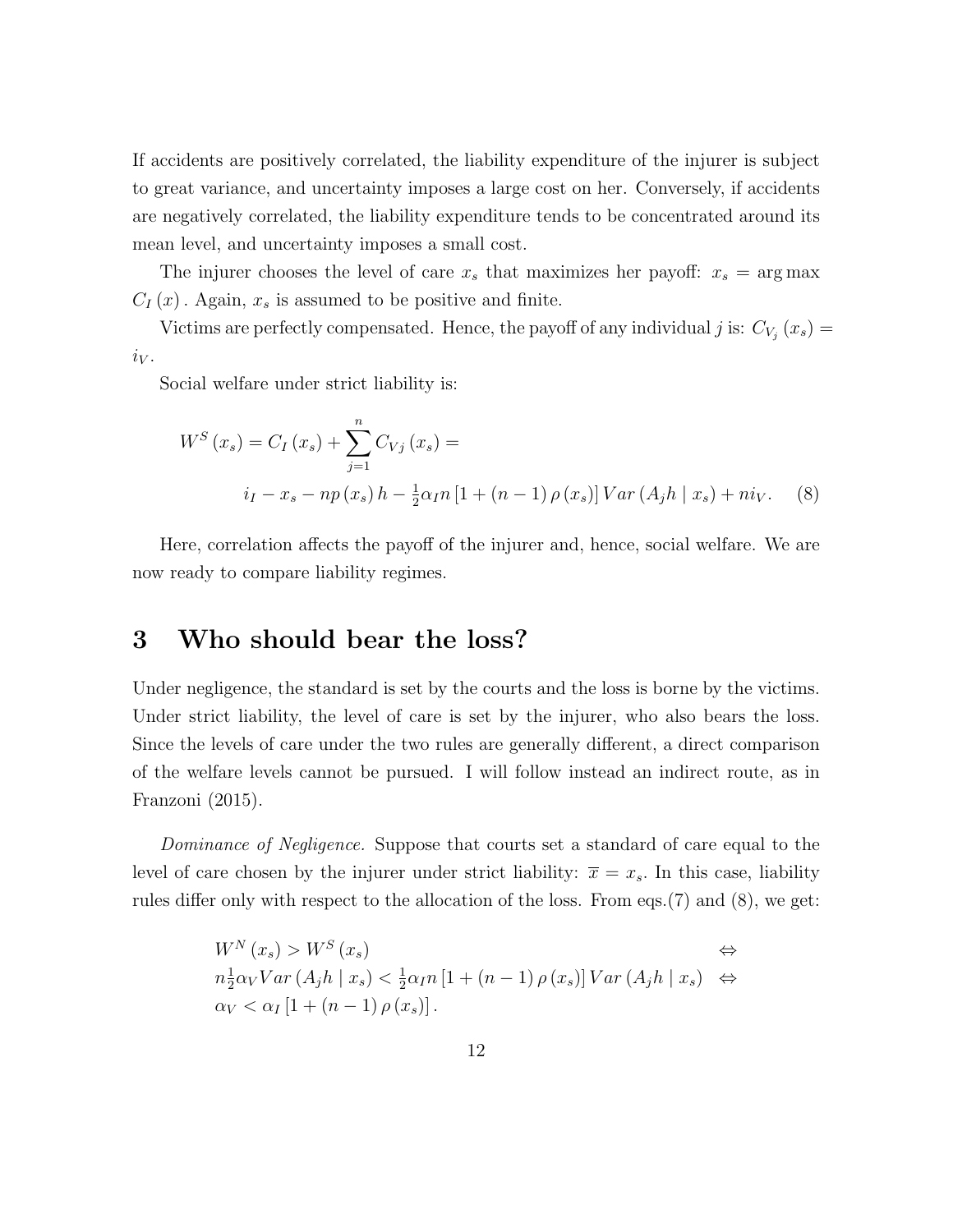So, if the following condition holds:

Condition V: 
$$
\alpha_I > \frac{\alpha_V}{1 + (n-1)\rho(x_s)}
$$
, (9)

negligence with  $\bar{x} = x_s$  is socially superior to strict liability. If courts can optimally set the standard  $(\bar{x} = x_n)$ , social welfare under negligence further increases. Thus, negligence dominates strict liability.

Condition V identifies the potential Victims as the best risk bearers. It is met if potential victims, on average, are weakly averse to risk (small  $\alpha_V$ ), the injurer is highly averse to risk (large  $\alpha_I$ ) and harms tend to be positively correlated (large  $\rho(x_s)$ ).

Dominance of Strict Liability. Suppose that under strict liability the injurer is forced to take the level of care mandated by the courts under negligence:  $x = x_n$ . In this case we have

$$
W^{S}(x_{n}) > W^{N}(x_{n}) \qquad \Leftrightarrow
$$
  
\n
$$
\frac{1}{2}\alpha_{I}n\left[1 + (n-1)\rho(x_{n})\right]Var(A_{j}h \mid x_{n}) < n\frac{1}{2}\alpha_{V}Var(A_{j}h \mid x_{n}) \qquad \Leftrightarrow
$$
  
\n
$$
\alpha_{V} > \alpha_{I}\left[1 + 1\left(n - 1\right)\rho(x_{n})\right].
$$

If the following condition holds

Condition I: 
$$
\alpha_I < \frac{\alpha_V}{1 + (n-1)\rho(x_n)}
$$
, (10)

strict liability (with a suboptimal level of care) is socially superior to negligence. If we allow the injurer to take the level of care that maximizes her payoff  $(x = x_s)$ , social welfare under strict liability further increases  $(C_I(x))$  increases while all the  $C_{V_j}(x)$  are unaffected). So, strict liability dominates. Condition I is the mirror image of Condition V. However, it is evaluated at a different level of care (and hence of correlation).<sup>17</sup>

We have thus proved the following.

#### Proposition 1 Optimal liability rule

<sup>&</sup>lt;sup>17</sup>Clearly, *Conditions V* and *I* cannot both hold at the same time. We can have situations, however, in which neither holds. The latter case can arise only when correlation is highly sensitive to the level of care.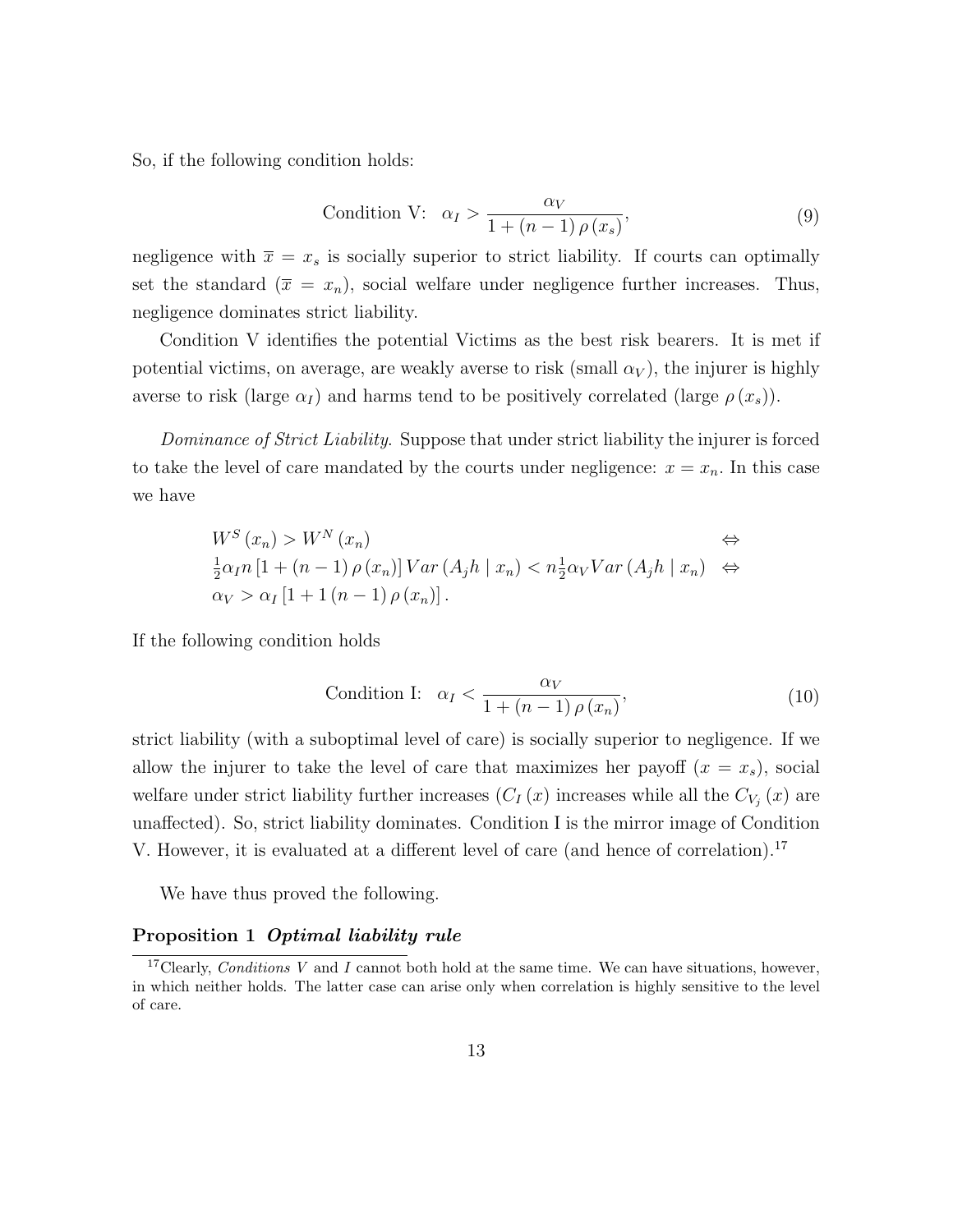a) Negligence dominates strict liability if:  $\alpha_I$  > 1  $1 + (n - 1) \rho(x_s)$  $\alpha_V$ . b) Strict liability dominates negligence if:  $\alpha_I$ 1  $1 + (n - 1) \rho(x_n)$  $\alpha_V$ .

Conditions V and I allow us to identify the best risk bearer. They are based on the ability of injurer and potential victims to tolerate risk, and on the structure of risk.

If accidents are uncorrelated, the number of potential victims is irrelevant to the choice of the liability rule. All accidents can be treated as independent cases. Here, only the parties' disposition toward risk matters. The party that is less averse to risk should bear the loss.

When accidents are correlated, the sign of correlation matters: positive correlation shifts the balance toward negligence, negative correlation toward strict liability.<sup>18</sup>

Note that, for the sake of our result, the size of harm  $h$  does not matter. The number of potential victims n, instead, serves an important role. The following proposition highlights some important limit cases. It is based on the assumption that both the injurer and the potential victims are risk averse  $(\alpha_I > 0 \text{ and } \alpha_V > 0)$ .

#### Proposition 2 Polar cases

a) Negligence dominates if harms are positively correlated and the number of potential victims is sufficiently large  $(n \to \infty)$ .

b) Strict liability dominates if the negative correlation between harms is sufficiently strong  $(\rho(x_n) \rightarrow -\frac{1}{n-1}).$ 

If accidents are positively correlated,  $\rho(x_s) > 0$ , and the number of potential victims is large, Condition V is certainly satisfied: risk spreading through negligence is socially preferable.

Conversely, strict liability dominates when  $\rho(x_n)$  is strongly negative. In the extreme case in which  $\rho(x_n) \to -\frac{1}{n-1}$ , no uncertainty is attached to the pool of the negatively correlated claims: the injurer faces a loss for sure  $(\sum_{i=1}^n p(x) \to 1$ , see eq.

<sup>&</sup>lt;sup>18</sup>It can be easily shown that Proposition 1 also applies when potential victims take precautionary measures to reduce the probability of harm (bilateral accidents).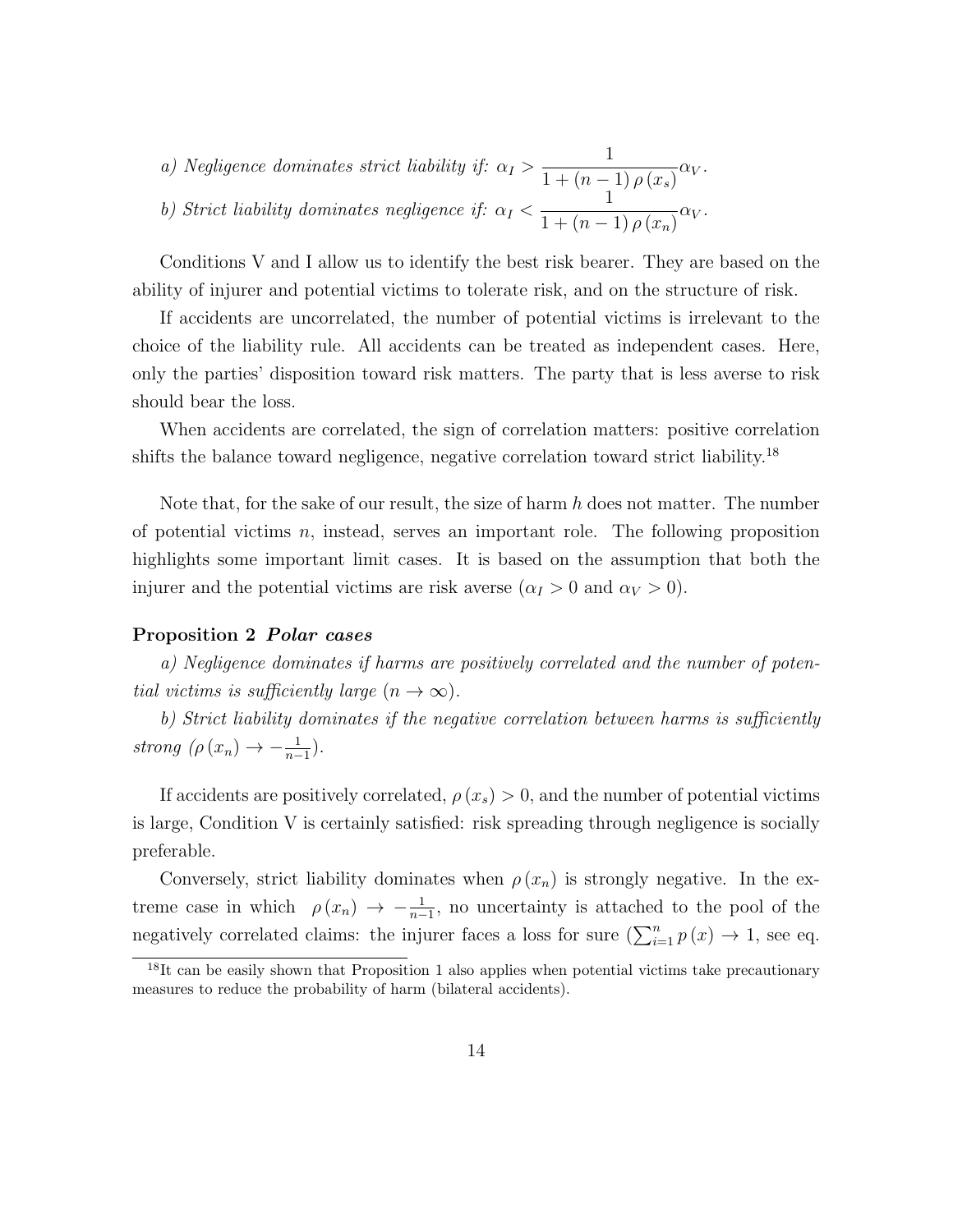5). Non-negligible uncertainty would instead be borne by the victims, if they had to shoulder the loss.

Note that the limit results of Proposition 2 have a general bearing: they extend beyond the mean-variance approach (see Appendix A3).

### 4 k out of n

So far, no assumption on the shape/nature of correlation has been made. Here, I consider the special case in which exactly k individuals out of n are randomly harmed when an accident occurs. This case captures several scenarios, including transportation of hazardous substances and manufacturing failures, that will be discussed below.

Let the probability that individual j suffers harm be  $p(x) = a(x) \frac{k}{n}$  $\frac{k}{n}$ , where  $a(x)$ is the probability that an accident occurs and  $\frac{k}{n}$  the probability that, conditional on an accident, individual j is involved. The correlation between harms is (see Appendix A1):

$$
\rho_{k/n}(x) = \frac{\frac{k-1}{n-1} - a(x)\frac{k}{n}}{1 - a(x)\frac{k}{n}}.\tag{11}
$$

Note that the correlation index depends positively on k: for  $k = 1$ , we get  $\rho_{1/n}(x) =$  $-\frac{a(x)}{n-a(x)} < 0$ ; for  $k = n$ , we get  $\rho_{n/n}(x) = 1$ .

Note further that, for  $k < n$ ,  $\rho_{k/n}(x)$  decreases with  $a(x)$ : for  $a(x) \to 0$ , we get  $\rho_{k/n}(x) = \frac{k-1}{n-1} \geq 0$ ; for  $a(x) \to 1$ , we get  $\rho_{k/n}(x) = -\frac{1}{n-1} < 0$ . So, when the accident is nearly certain, correlation reaches its lowest bound (eq. (5)).

By plugging eq.  $(11)$  in Conditions I and V, we can identify the best risk bearer:

Condition 
$$
V_{k/n}
$$
:  $\alpha_I > \frac{1 - a(x_s) \frac{k}{n}}{k(1 - a(x_s))} \alpha_V,$  (12)

Condition 
$$
I_{k/n}
$$
:  $\alpha_I < \frac{1 - a(x_n) \frac{k}{n}}{k(1 - a(x_n))} \alpha_V,$  (13)

Again, note that these conditions allow for a comparison of liability rules *given* the equilibrium levels of care  $x_s$  and  $x_n$ . We have thus proved the following: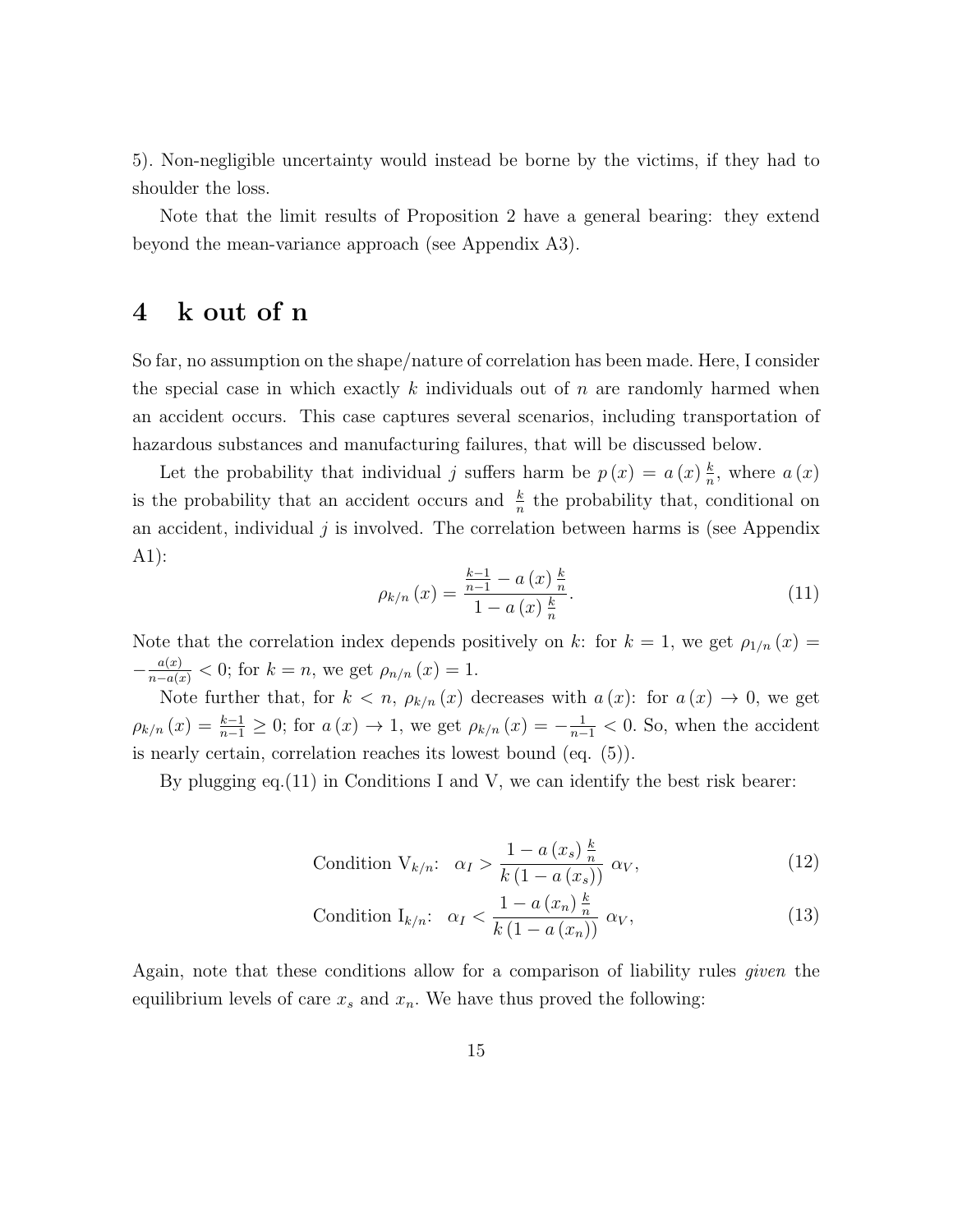**Proposition 3** Let  $\alpha_I > 0$  and  $\alpha_V > 0$  and assume that exactly k victims out of n suffer harm when an accident occurs. When k is small and the probability of an accident under negligence is large, strict liability dominates. When  $k$  is large and the probability of an accident under strict liability is small, negligence dominates.

Note that when  $k < n$  and the accident is nearly certain under negligence, Condition  $I_{k/n}$  is met for sure: strict liability is the preferable liability rule. No uncertainty is borne by the liable injurer (she bears a loss equal to  $kn$ ). Uncertainty would be borne by the potential victims, instead, if negligence were in place (they suffer harm with probability  $k/n$ ).

Fig. 1 illustrates the dominance areas for the case in which the injurer and 10 potential victims are equally averse to risk:  $\alpha_I = \alpha_V$ . Given k, if  $a(x_n)$  falls in the SL area, then a switch from negligence to strict liability increases welfare. If  $a(x<sub>s</sub>)$  falls in the N area, a switch from strict liability to negligence increases welfare.



k victims out of  $n (n = 10)$ .

The  $k/n$  case captures several interesting scenarios. The first concerns the transportation of hazardous substances. When moving from A to B, the carrier crosses areas with (roughly) the same population density. So, in the case of an accident, the number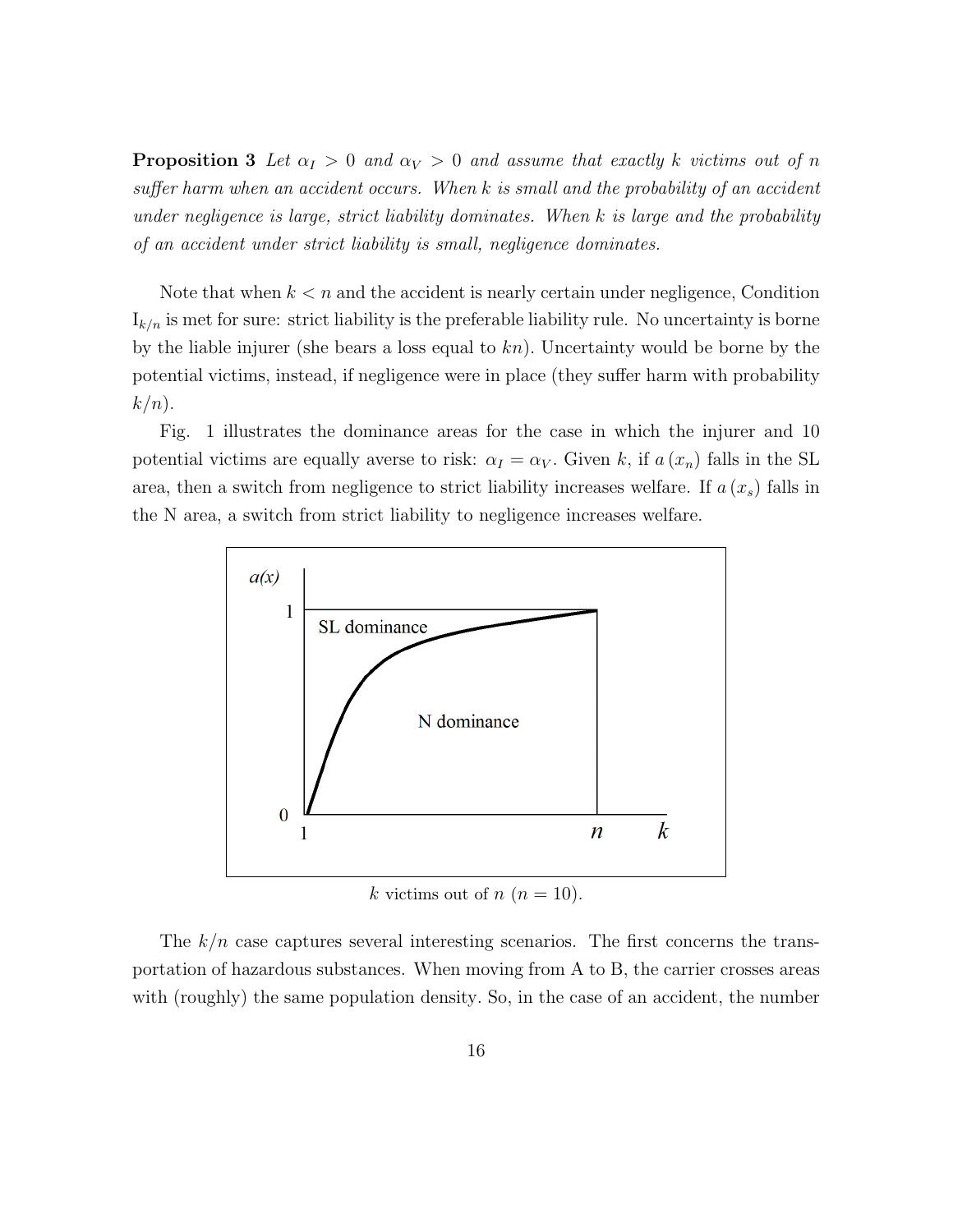of victims will most likely be k. The total number of people who could potentially be affected (along the route) is  $n$ . In this context, strict liability is preferable when the probability of an accident is very high, i.e., when the activity is "abnormally dangerous." The loss is nearly certain for the injurer under strict liability, while it is uncertain for the bystanders under negligence.

A second application of the  $k/n$  model is the case of a manufacturing process for which the fraction of defective items, in the case of failure, can be predicted with a good degree of accuracy. If the probability of failure,  $a(x)$ , is very high, then strict liability tends to dominate (accidents are negatively correlated). More specifically, however, let us consider the case in which the probability of failure is not extreme. Here, which liability rule is more efficient depends (among the other factors) on the level of k. A small k shifts the balance toward strict liability, a large  $k$  toward negligence. As noted in the introduction, this proposition resonates with current products liability law, which subjects manufacturing defects to strict liability and design defects (which are most likely to affect the whole product line) to negligence.

The case of products liability in explored in greater detail in Appendix A2, where I consider a perfectly competitive market in which firms invest in the safety of their products. Depending on whether harms are positively or negatively correlated, the harm structure produces diseconomies or economies of scale, respectively. I show that Propositions 1 and 2 carry over to this extended set-up. The correct allocation of risk increases social surplus and benefits both producers and consumers.

Remark. Clearly, the harm structure matters insofar as parties care about the variance of their payoffs, or, more specifically in this model, insofar as parties are averse to risk. One may wonder what the actual degree of risk aversion of producers might be. If producers are closely held firms, private firms or partnerships, then risk aversion follows directly from the risk aversion of the owners/partners, on the assumption that owners/partners do not have a fully diversified investment portfolio.

For publicly held corporations with dispersed ownership, risk neutrality tends to be presumed. The idea is that small shareholders have fully diversified portfolios and only care about the mean return of their investments. Yet, if this were true, we would not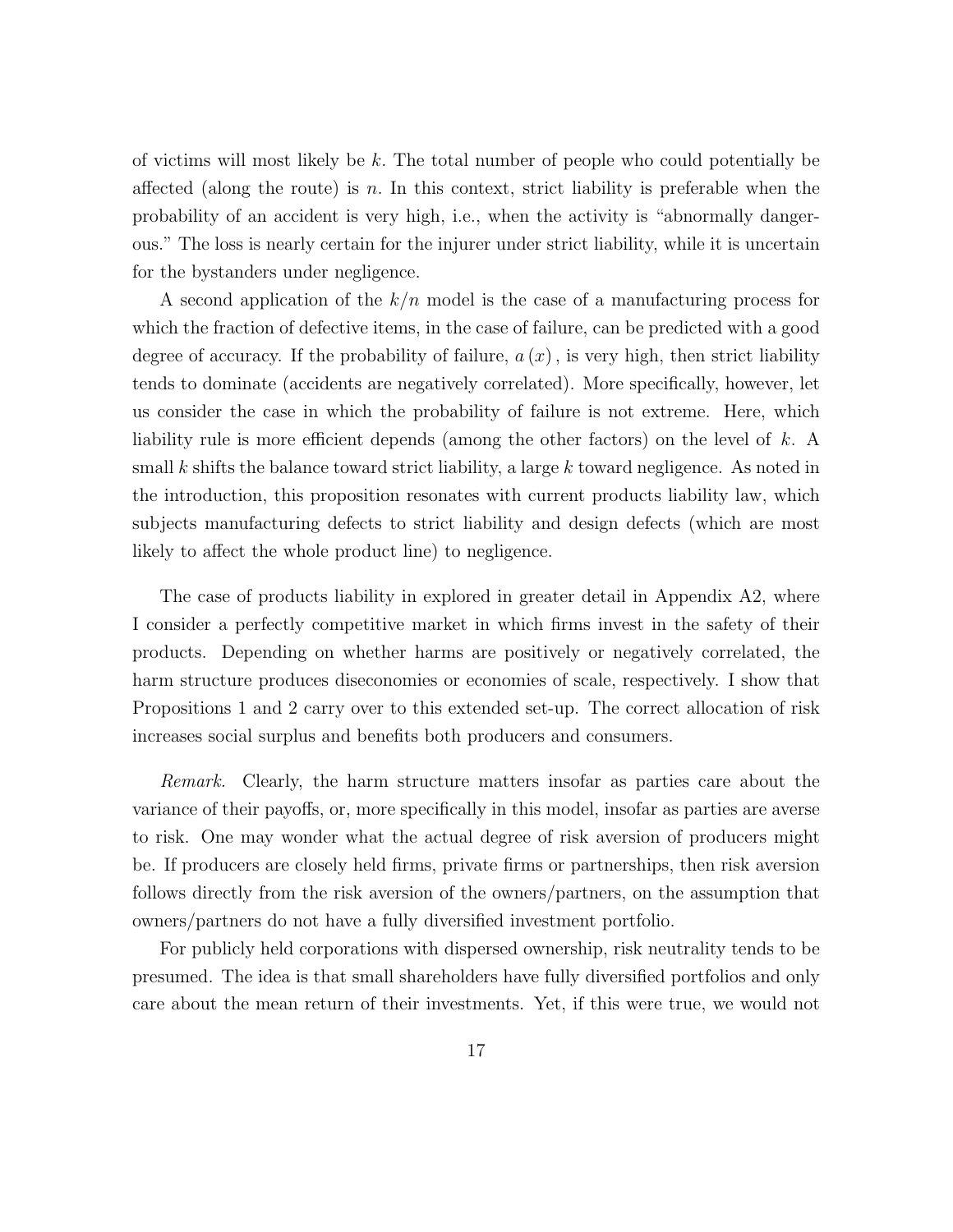observe companies engaging in risk management practices, as we actually do. Thus, it appears that public companies also often behave like risk-averse agents and try and contain the volatility of their balance sheets. Several explanations for this fact have been provided, including the cost of bankruptcy (which leads firms to avoid very adverse outcomes), the cost of external funds (which might be needed in adverse states), asymmetric information (the firm's behavior reflects the risk aversion of directors and managers whose remuneration depends on the firm's performance), a convex tax schedule, and debt overhang (the underinvestment caused by debt can be reduced if risks are managed).<sup>19</sup>

Finally, once risk aversion on the side of the firms is established, one may wonder if the availability of insurance might completely neutralize it. The next section shows that this is not the case.

### 5 Costly insurance

Insurance against liability claims for bodily injury and property damage arising out of premises, products, and completed operations is usually available to business organizations, under so called CGL policy. Insurance often comes together with "loss control" provisions, aimed at reducing liability risk (Baker and Siegelman (2013)). In what follows, I extend the model to the case in which parties can purchase insurance on the market. The important point here is that I assume, in line with current industry practice, that insurance comes with a positive loading factor, covering the management and operational costs of the insurers.<sup>20</sup> For this reason, the optimal insurance policy

<sup>19</sup>See, for instance, Froot et al. (1993), and Bernard (2013). See also the insightful discussion of Nell and Richter (2003). Quite aptly, the Restatement (Third) of Torts: Liability for Physical and Emotional Harm (2010) does not presume that firms are by default the best risk bearers. In comment  $e$ ) to  $\S$  20, the ALI reporters point out that "The appeal of strict liability [for abnormally dangerous activities,] [...] does not depend on any notion that the defendant is in a better position than the plaintiff to allocate or distribute the risk of harm; indeed, the defendant may be a small business enterprise, the property damage suffered by the plaintiff may be no more than moderate, and the plaintiff as a property owner may already be insured for the loss that that damage entails." The identification of the best risk bearer must be context-dependent.

<sup>&</sup>lt;sup>20</sup>Administrative costs (excluding risk loading and loss adjustment expenses) generally amount to 30-50% of premiums (see Harrington and Niehaus (2003), p. 146). Incidentally, note that correlation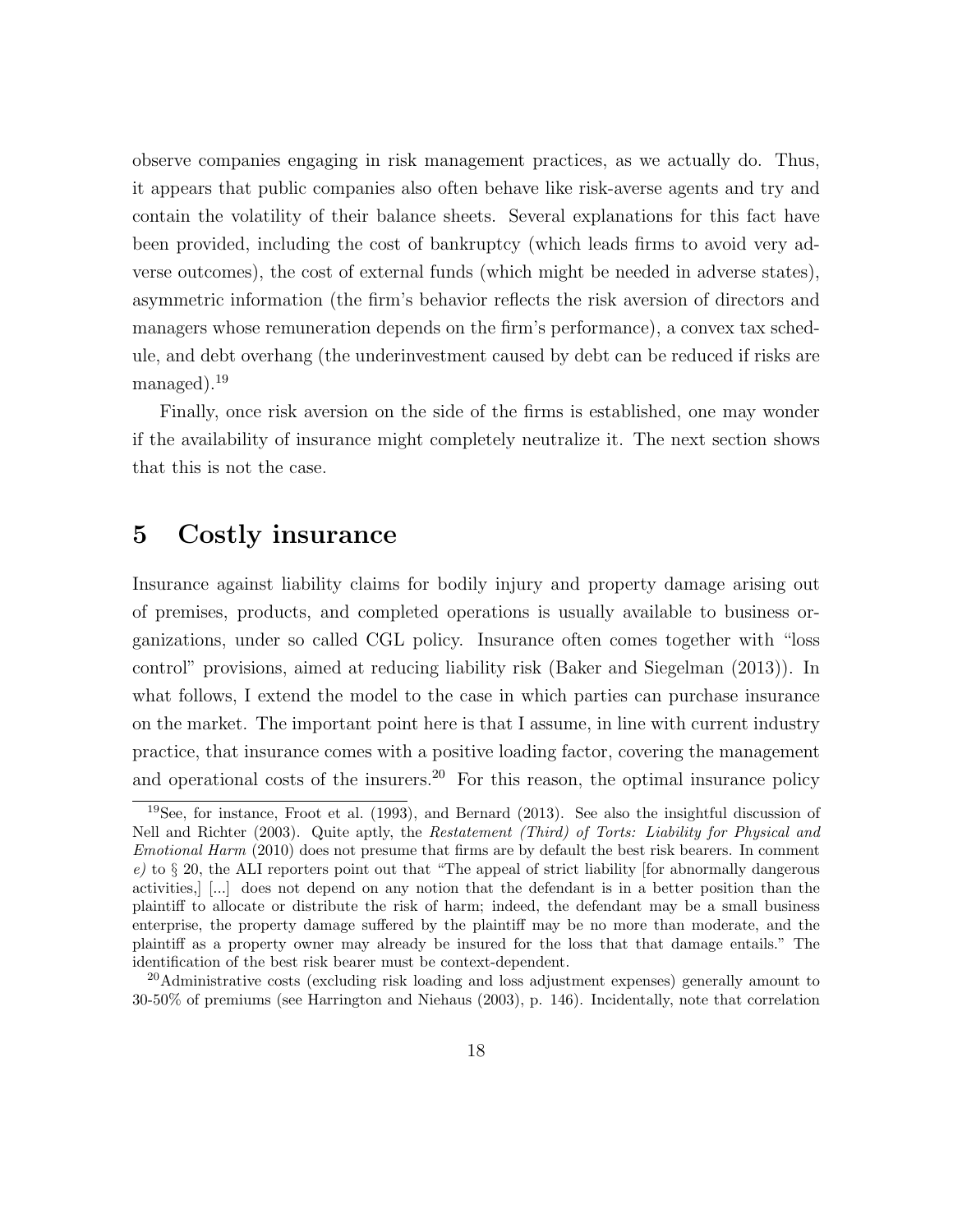will entail a deductible, as commonly observed in practice (see Ambrose et al.  $(2013)$ ). For simplicity, potential victims are assumed to be all equally averse to risk (so they will all chose the same deductible).

Under strict liability (third-party) insurance is purchased by the injurer. The insurer can observe the level of care taken by the injurer. Under negligence, (first-party) insurance is purchased by the victims.

Negligence. Under negligence, the loss falls on the victims (assuming, again, that the injurer meets the standard of care  $x_n$ ). Potential victims can purchase first party insurance at a premium  $w_V$ . The insurance contract specifies a deductible  $d_V$ . The insurance premium is thus  $w_V = p(x_n) (h - d_V) (1 + \lambda)$ , where  $\lambda > 0$  is the loading factor. Individuals choose the deductible so as to maximize

$$
C_V(x_n) = i_V - p(x_n) d_V - \frac{1}{2} \alpha_V Var(A_j | x_n) d_V^2 - (p(x_n) (h - d_V) (1 + \lambda)) =
$$
  
=  $i_V - p(x_n) (h + \lambda (h - d_V)) - \frac{1}{2} \alpha_V Var(A_j | x_n) d_V^2.$ 

The optimal deductible is therefore

$$
d_V^* = \begin{cases} \frac{\lambda p(x_n)}{\alpha_V Var(A_j|x_n)} & \text{if } \frac{\lambda p(x_n)}{\alpha_V Var(A_j|x_n)} < h\\ h & \text{otherwise.} \end{cases}
$$

Social welfare now is:

$$
W^{N}(x_{n}) = C_{I}(x_{n}) + nC_{V}(x_{n})
$$
  
=  $i_{I} - x_{n} + niv - p(x_{n}) n (h + \lambda (h - d_{V}^{*})) - \frac{1}{2} n \alpha_{V} Var(A_{j} | x_{n}) d_{V}^{*2}$ . (14)

The optimal standard  $x_n^*$  maximizes  $W^N(x_n)$ .

Strict liability. The injurer purchases liability insurance from the market. The insurer observes the level of care  $x_s$  taken by the injurer and charges a premium  $w_I =$ 

typically affects the risk loading component.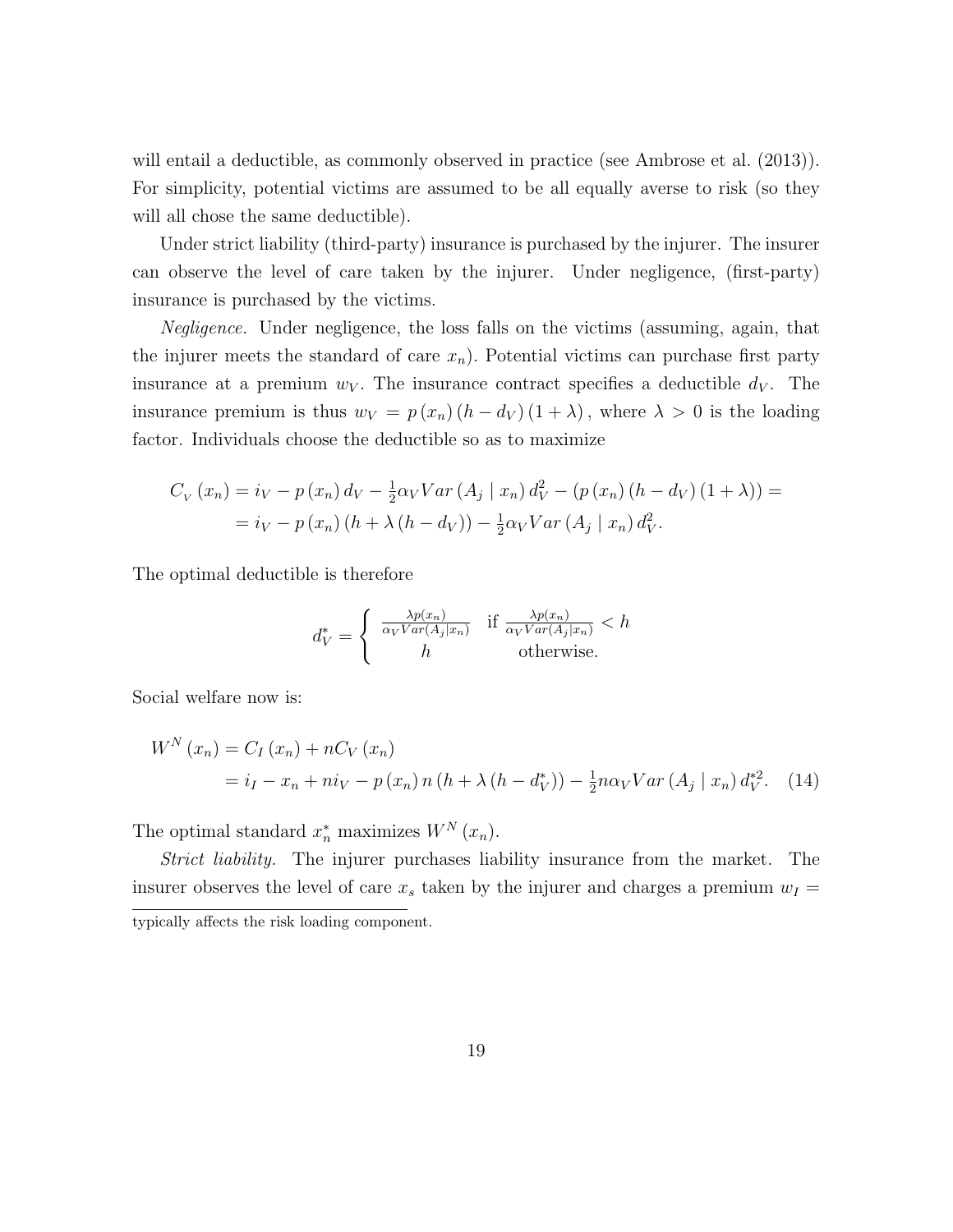$n p(x_s) (h - d_I) (1 + \lambda)$ , where  $d_I$  is the deductible chosen by the injurer. We have

$$
C_{I}(x) = i_{I} - x - np(x) d_{I} - \frac{1}{2} \alpha_{I} n [1 + (n - 1) \rho(x_{s})] Var(A_{j} | x) d_{I}^{2} - np(x_{s}) (h - d_{I}) (1 + \lambda)
$$
  
=  $i_{I} - x - np(x) [h + \lambda (h - d_{I})] - \frac{1}{2} \alpha_{I} n [1 + (n - 1) \rho(x_{s})] Var(A_{j} | x_{s}) d_{I}^{2}.$ 

The optimal deductible is therefore:

$$
d_I^* = \begin{cases} \frac{\lambda p(x_n)}{\alpha_I [1 + (n-1)\rho(x_s)] Var(A_j|x_s)} & \text{if } \frac{\lambda p(x_n)}{\alpha_I [1 + (n-1)\rho(x_s)] Var(A_j|x_s)} < h \\ h & \text{otherwise.} \end{cases}
$$

Ceteris paribus, the deductible is smaller is harms are positively correlated.

Social welfare now is:

$$
W^{S}(x_{s}) = C_{I}(x_{s}) + nC_{V}(x_{s}) =
$$
  
\n
$$
i_{I} - x_{s} - np(x_{s})[h + \lambda(h - d_{I}^{*})] - \frac{1}{2}\alpha_{I}n[1 + (n - 1)\rho(x_{s})]Var(A_{j} | x_{s}) d_{I}^{*2} + niv.
$$
\n(15)

The optimal level of care  $x_s^*$ , together with the optimal deductible,  $d_I^*$ , maximizes  $W^S(x_s).$ 

We can now compare the welfare levels under the two liability rules.

Dominance of Negligence. Suppose that courts set a standard of care equal to the level of care chosen by the injurer under strict liability:  $\bar{x} = x_s$  and that potential victims are forced to chose a deductible  $d_V$  equal to the level of the deductible  $d_I^*$  chosen by the injurer under strict liability. Under these conditions, negligence dominates if, and only if (from 14 and 15):

$$
\alpha_I < \frac{\alpha_V}{1 + (n-1)\,\rho\,(x_s)},
$$

i.e., if and only if Condition V holds.

If potential victims can chose the level of the deductible they prefer, their payoff increases, while the payoff of the injurer remains unaffected. Thus social welfare under negligence increases. If courts can change the standard of care and set it at  $x_n^*$ , welfare further increases. So negligence dominates strict liability.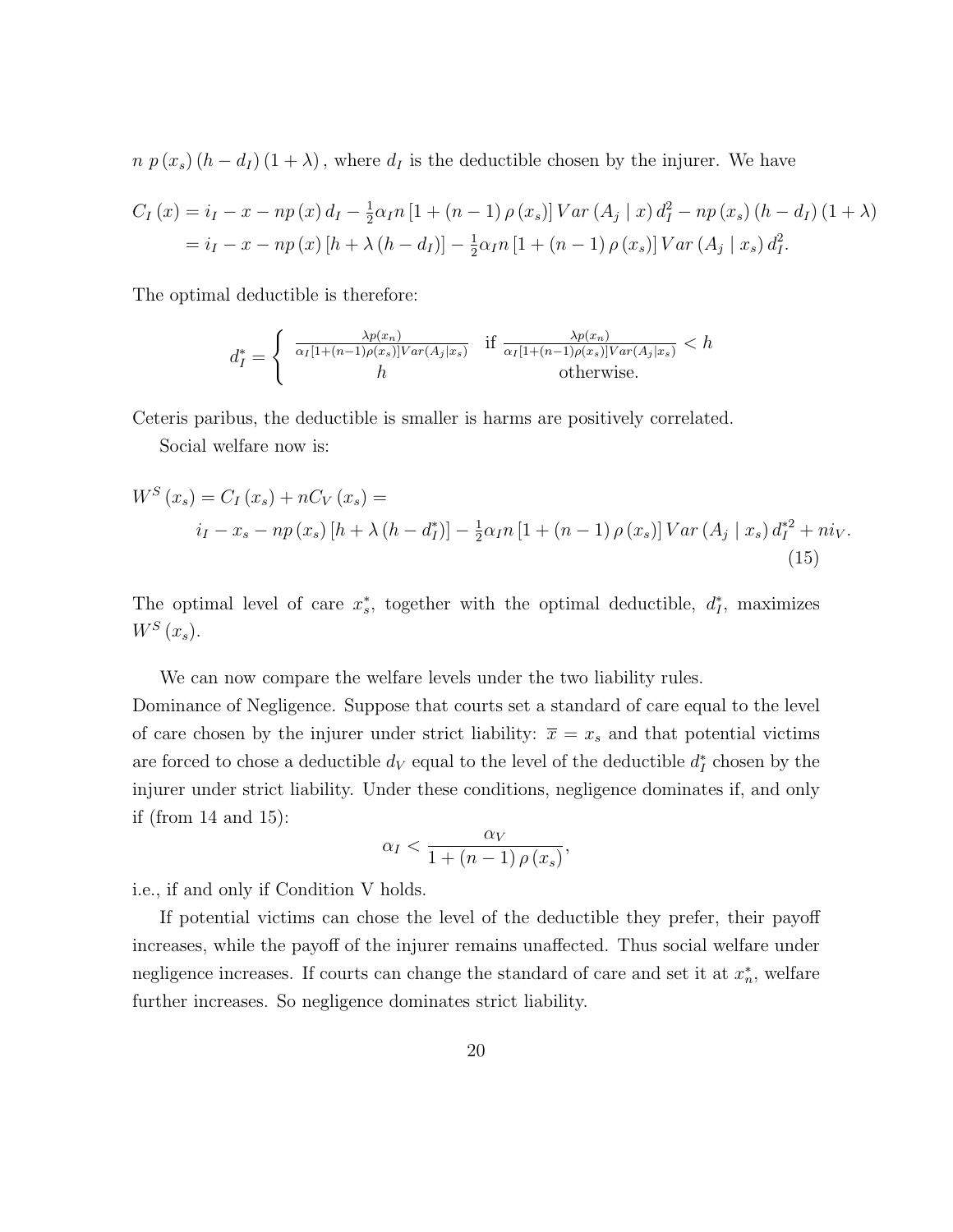Dominance of Strict Liability. Suppose that the injurer is forced to set  $x = x_n$  and to fix the deductible at the level that would be chosen by the potential victims under negligence,  $d_I = d_V^*$ . Under these conditions strict liability dominates if and only if

$$
\alpha_I > \frac{\alpha_V}{1 + (n-1)\,\rho\,(x_n)},
$$

i.e., if Condition I holds.

If the injurer is allowed to freely chose the level of care and the level of the deductible, her payoff increases, while the payoff of the victims is unaffected. Social welfare under strict liability increases. So, if Condition I holds, strict liability dominates negligence. We have thus proved the following. $^{21}$ 

#### Proposition 4 Insurance

Given a positive loading factor,

a) negligence dominates strict liability if:  $\alpha_I$  > 1  $1 + (n - 1) \rho(x_s)$  $\alpha_V$ . b) strict liability dominates negligence if:  $\alpha_I$ 1  $1 + (n - 1) \rho(x_n)$  $\alpha_V$ .

Note that for the comparison of liability rules, the shape of the insurance costs is immaterial. The proof of Proposition 4 is only based on the assumption that, if we shift the insurance coverage from one side to the other leaving the harm structure unaltered, insurance costs do not change.

## 6 Conclusion

This paper highlights an important dimension relevant to the choice between liability rules, which pertains to the statistical structure of harm and the ability of the parties to bear risk.

Positively correlated harms commend a liability rule that spreads risks; negatively correlated harms a liability rule that pools risks together. Design defects and warning

 $21$ Note that for the comparison of liability rules, the shape of insurance costs is immaterial. The proof of the latter result is based on the idea that if we shift the insurance coverage from one side to the other, leaving the harm structure unaltered, insurance costs do not change.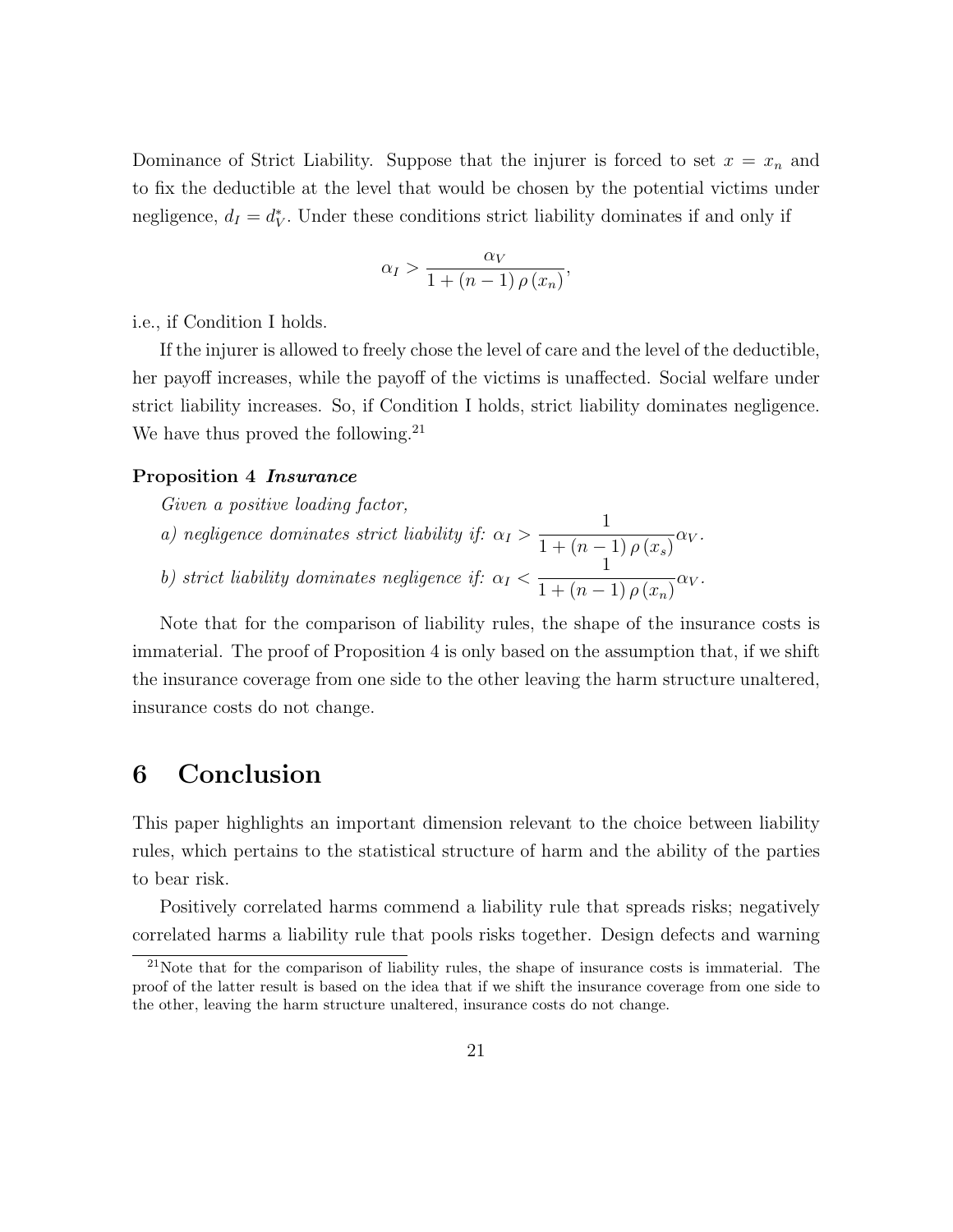failures, for instance, generate strongly positively correlated harms, and thus favor a negligence rule. The same cannot be said about manufacturing defects, which tend to produce weakly correlated harms (and, possibly, negatively correlated harms). In this case, the loss should be allocated primarily on the basis of the disposition of the parties toward risk. Here, one might conjecture that producers, especially publicly held corporations with dispersed ownership, have a comparative advantage in handling risk. If this is true, then strict liability should apply.

The results of this paper are very general: they apply to all the myriad subfields in the law of torts. In the clearest instances where the structure of the risk of harm is correlative - design defects and warning failures, for example - it explains the underlying economic rationale for the state of the law. In other instances where correlation is more subtle, and where the law is yet insensitive to the structure of risks, these insights could be used to improve existing laws.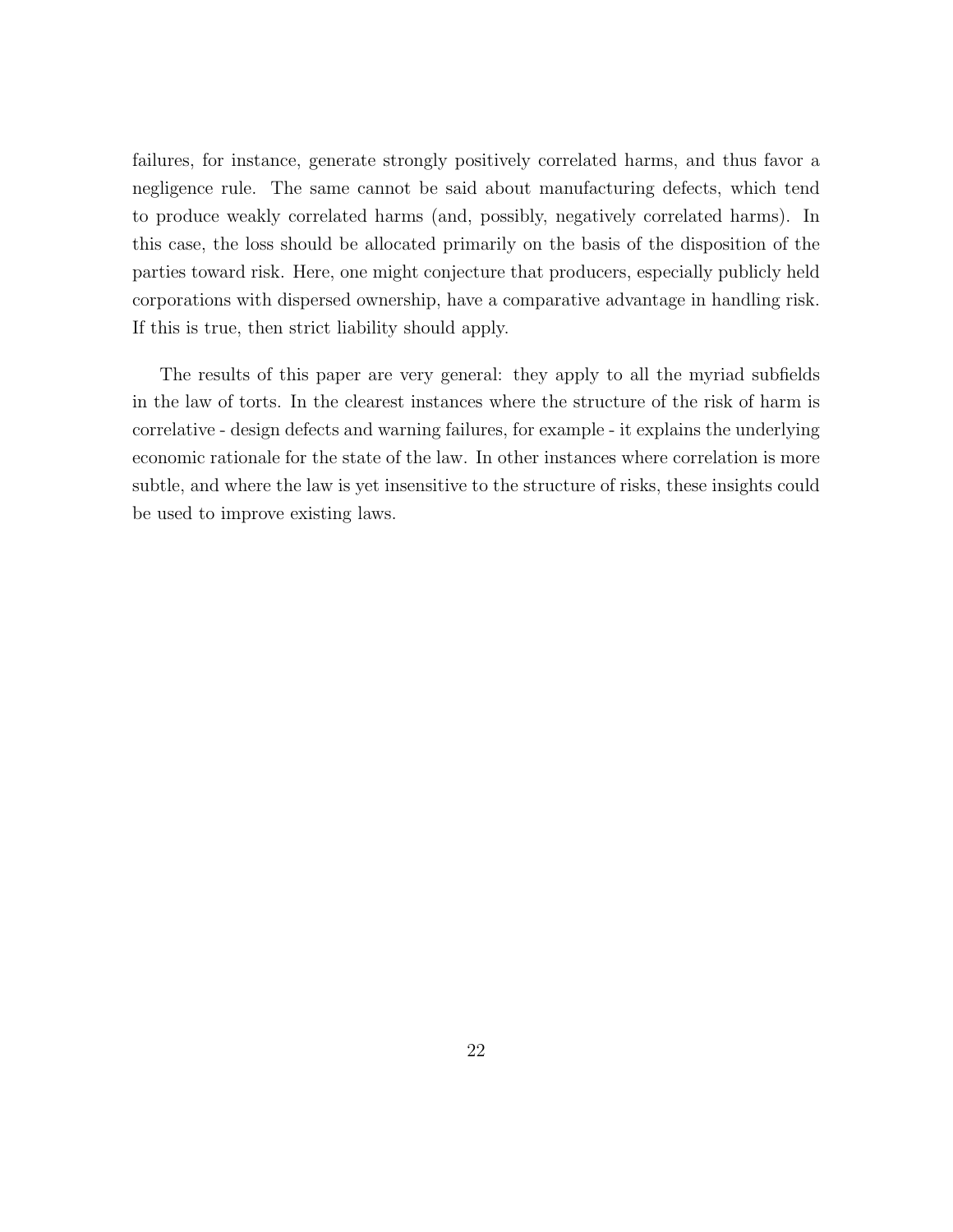# Appendix

#### $A1.$  k out of n

Let the probability that individual j suffers harm be  $pr(A_j = 1) = a(x) \frac{k}{n}$  $\frac{k}{n}$ , where  $a(x)$  is the probability that an accident occurs and  $\frac{k}{n}$  the probability that individual j is involved. The probability that individual k suffers harm, given that victim j suffers harm, is pr  $(A_k = 1 | A_j = 1)$  $=\frac{k-1}{n-1}\times a\left(x\right)\frac{k}{n}$  $\frac{k}{n}$ .

The covariance between  $A_j$  and  $A_k$  is therefore

$$
Cov (A_j, A_k | x) = E(A_j A_k | x) - E(A_j | x) E(A_k | x)
$$
  
=  $\frac{k (k-1)}{n (n-1)} a (x) - (a (x) \frac{k}{n})^2 = a (x) \frac{k}{n} \left[ \frac{k-1}{n-1} - a (x) \frac{k}{n} \right],$ 

while the correlation coefficient is

$$
\rho_{k/n}(x) = \frac{Cov(A_j, A_k | x)}{\sqrt{Var(A_j | x) Var(A_k | x)}} = \frac{a(x) \frac{k}{n} \left[ \frac{k-1}{n-1} - a(x) \frac{k}{n} \right]}{a(x) \frac{k}{n} \left( 1 - a(x) \frac{k}{n} \right)}
$$

$$
= \frac{\frac{k-1}{n-1} - a(x) \frac{k}{n}}{1 - a(x) \frac{k}{n}}.
$$
(16)

This is the formula used in Section 4.

#### A2. Products liability

In this Section, I show how the analysis extends to the case in which harm is caused by products sold in a competitive market. For simplicity, I assume that each consumer purchases only one unit of the product.  $A_j$  takes the value 1 if a generic unit j is defective and causes harm  $h$ . Let  $x$  be the expenditure in safety per unit of product. The safety level is not observable by the consumers.<sup>22</sup> Producers are all identical. Let  $Q_D(P)$  represent the number of units demanded, given the price P.

<sup>22</sup>For simplicity, I do not consider more sophisticated policies available to producers, including signaling through prices, third-party certification, warranties, recalls, and ex-post warnings. See the thorough survey of Daughety and Reinganum (2013a). I also exclude the possibility that consumers and firms opt out of the liability system once the investment in safety is sunk (a case studied by Wickelgren (2006)).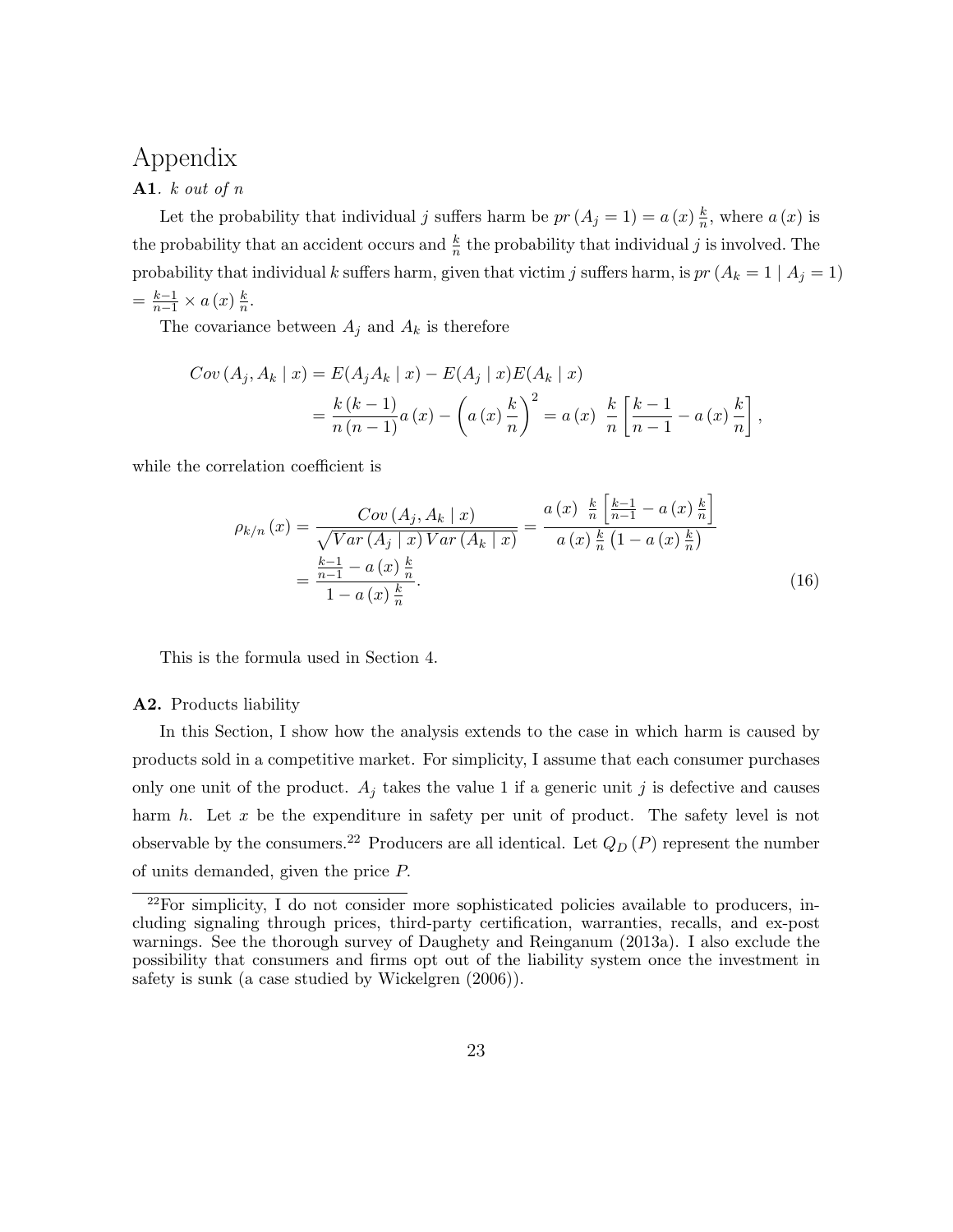Let us consider *strict liability* first. Given the market price  $m$ , total consumer surplus is

$$
CS(QD(m)) = \int_0^{QD(m)} [QD-1(z) - m] dz.
$$

The payoff of the representative producer (Π) is affected negatively by the volatility of profits,  $\pi(x, Q)$ . So

$$
\Pi = E(\pi(x, Q)) - \frac{1}{2}\alpha_I Var(\pi(x, Q))
$$
  
=  $mQ - F - Q[c + x_s + p(x_s) h] - \frac{1}{2}\alpha_I Q[1 + (Q - 1)\rho(x_s)] Var(A_j h | x_s),$ 

where  $mQ$  is the revenue, F the fixed cost, c the marginal cost,  $x_s$  the per-unit safety expenditure,  $p(x_s)$  h the per-unit expected liability, and  $Q[1 + (Q - 1)\rho(x_s)]$  Var $(A_j h | x_s)$  the variance of the liability expenditure.  $\rho(x_s)$  is the average correlation across defects . If the number of defective items can be estimated with good accuracy, then the  $k/n$  model applies and  $\rho(x) = \rho_{k/n}(x)$ .

Given the market price  $m$ , the producer sets  $Q$  and  $x$  so that

$$
\begin{cases}\n\Pi'_{Q} = m - c - x - p(x) h - \frac{1}{2} [1 + (2Q - 1) \rho(x_s)] \alpha_I Var(A_j h | x_s) = 0 \\
\Pi'_{x} = -Q \left( 1 + p'(x) d + \frac{1}{2} \alpha_I \frac{\partial [1 + (Q - 1) \rho(x_s)] Var(A_j h | x_s)}{\partial x} \right) = 0.\n\end{cases}
$$

Note that  $\frac{\partial \Pi'_{Q}}{\partial Q} = -\rho(x_s) \alpha_I Var(A_j h \mid x_s)$ . Depending on whether harms are positively or negatively correlated, the harm structure produces diseconomies or economies of scale, respectively.<sup>23</sup>

Total surplus is

$$
W^{s}(Q, x) = CS(Q) + \Pi = \int_{0}^{Q} [Q_{D}^{-1}(z)] dz
$$
  
-F - Q {c + x<sub>s</sub> + p(x<sub>s</sub>) h +  $\frac{1}{2}$  [1 + (Q - 1) ρ(x<sub>s</sub>)] α<sub>I</sub>Var(A<sub>j</sub>h | x<sub>s</sub>)}

.

At the market equilibrium, the quantity  $Q^s$  maximizes surplus given  $x_s$ , while  $x_s$  is set by the

<sup>&</sup>lt;sup>23</sup>Since safety and quantity are interdependent, the standard separability between market structure and safety performance fails to apply. In this paper, I do not address the issue of the "resilience" of liability rules to changes in market performance (see Daughety and Reinganum (2013b) and Daughety and Reinganum (2014)).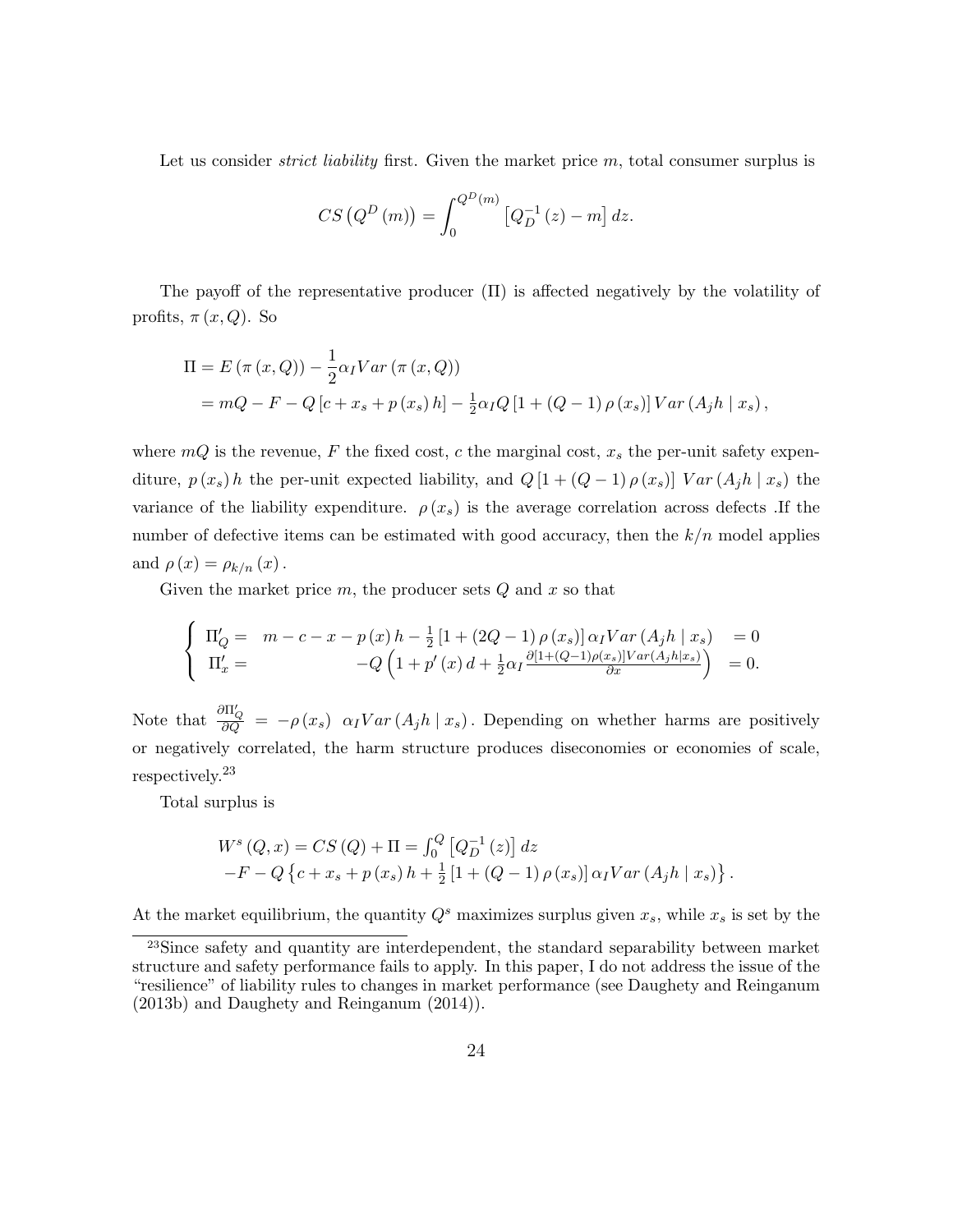producer so as to maximize her payoff given the market price and, thus, the quantity. Since consumers cannot directly observe  $x_s$ , variations in safety do not command changes in market prices (see Shavell (1980)). Thus, the market outcome is characterized by

$$
\begin{cases}\nQ_D^{-1}(Q^s) - c - x_s - p(x_s)h - \frac{1}{2} \left[1 + (2Q^s - 1)\rho(x_s)\right] \alpha_I Var\left(A_j h \mid x_s\right) = 0, \\
1 + p'(x_s) d + \frac{1}{2} \alpha_I \frac{\partial [1 + (Q^s - 1)\rho(x_s)] Var(A_j h | x_s)}{\partial x} = 0.\n\end{cases} \tag{17}
$$

Under negligence, producers meet the standard  $\bar{x}$  so as to avoid liability. Again, a greater level of safety would not be recognized by the consumers and, hence, does not pay off. Total surplus is

$$
W^{n}(Q,\overline{x}) = \int_{0}^{Q} [Q_{D}^{-1}(z)] dz - Q [c + \overline{x} + p(\overline{x}) h + \frac{1}{2}\alpha_{V}Var(A_{j}h | \overline{x})],
$$

where  $\frac{1}{2}\alpha_V Var(A_j h \mid \overline{x})$  is the average uncertainty cost shouldered by the consumers.

Courts set  $\bar{x} = x^n$ , while the market sets  $Q^n$  so that  $\frac{\partial W^n(Q^n, x^n)}{\partial Q} = 0$  given  $x^n$ . The optimal standard solves

$$
1 + p'(x^n) h + \frac{1}{2} \frac{\partial \alpha_V Var\left(A_j h \mid x^n\right)}{\partial x} = 0 \tag{18}
$$

(thanks to the Envelope theorem, the impact of x on  $Q<sup>n</sup>$  can be disregarded).

Let us compare negligence and strict liability. Suppose that under negligence the courts sets  $\bar{x} = x^s$ . Negligence dominates if the following condition holds:

Condition 
$$
V^P
$$
:  $\alpha_I > \frac{\alpha_V}{1 + (Q^s - 1) \rho(x_s)}$ .

Total surplus further increases if the court can freely set  $\bar{x} = x^n$ .

Reverse. If the producer were forced to set  $x = x^n$ , strict liability would dominate under the following condition:

Condition 
$$
I^P
$$
:  $\alpha_I < \frac{\alpha_V}{1 + (Q^n - 1)\rho(x^n)}$ .

If the producer is allowed to set  $x = x^s$ , costs decrease and total surplus under strict liability further increases (consumers can purchase additional units).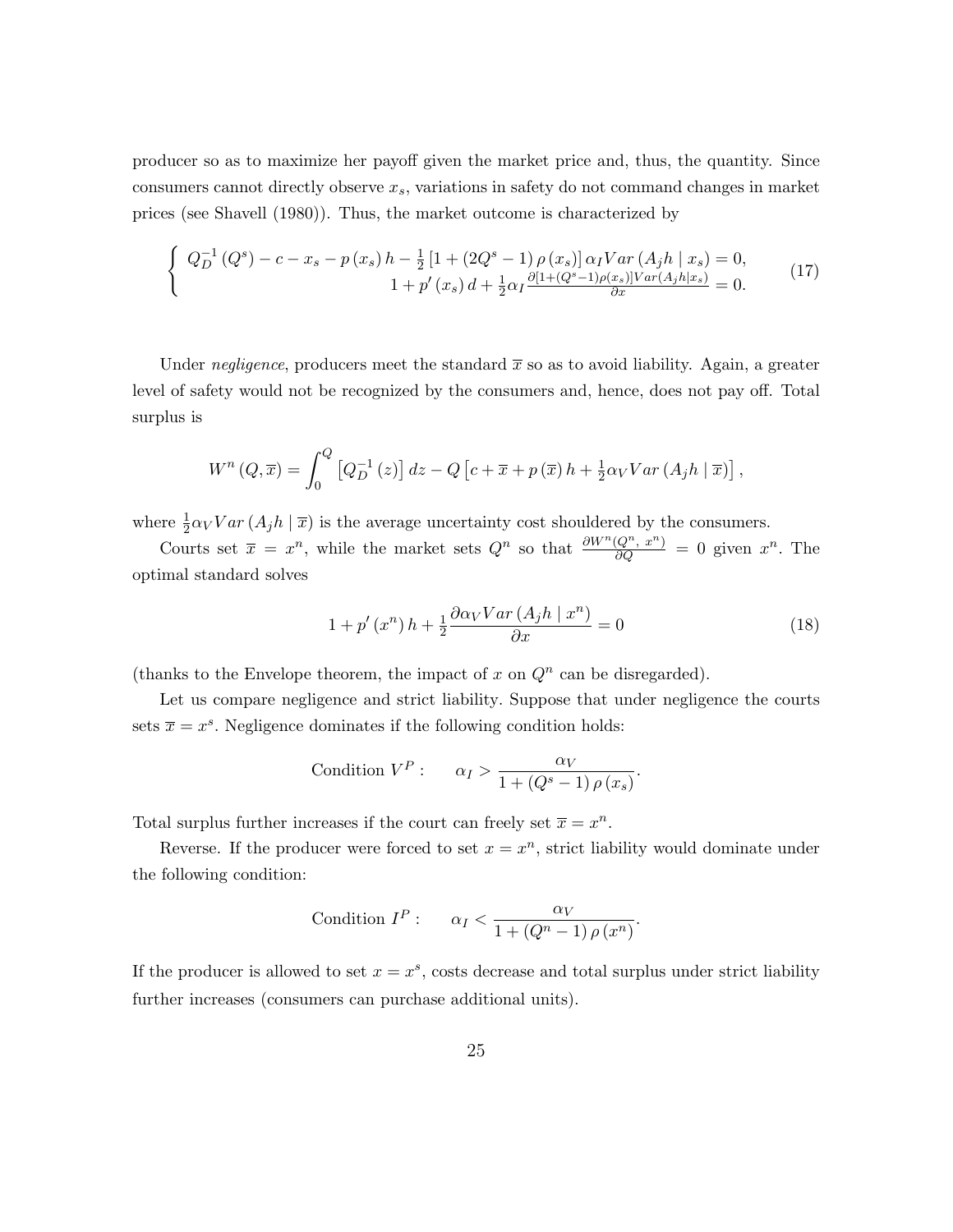Conditions  $V^P$  and  $I^P$  identify in a clear cut way the best risk bearers. Producers are the best risk bearers if they are less averse to risk than the consumers and/or if defects are negatively correlated. Consumers are the best bearers if they have a lower degree of risk aversion and/or if defects are positively correlated. If the fraction of defective items can be predicted with accuracy, then the  $k/n$  model applies. Strict liability is marginally preferable when  $k$  is small and the probability that a defective item causes harm under negligence,  $a(x_n)$ , is large; negligence is preferable when k is large and the probability that a defective item causes harm under strict liability,  $a(x_s)$ , is small.

A3. Generality of results The results of this paper extend beyond the mean-variance model. Let us consider the case in which correlation is positive and the number of potential victims is large. Here, strict liability imposes a risk with infinite variance (and skewness) on the injurer, while negligence (under the level of care arising under strict liability) imposes risk with bounded variance on the victims. So, negligence dominates as far as utility functions are strictly concave, independently of the income levels of the parties. Conversely, if harms are strongly negatively correlated, strict liability imposes a risk with negligible variance on the injurer, while negligence imposes risk with substantial variance on the victims. So strict liability dominates, as far as utility functions are strictly concave.

# References

- Ambrose, J., A. Carrol, and L. Regan (2013). The economics of liability insurance. In G. Dionne (Ed.), Handbook of Insurance, Chapter 12. New York: Springer.
- Bahadur, R. R. (1961). A representation of the joint distribution of responses to n dichotomous items. Studies in Item Analysis and Prediction 6, 158–168.
- Baker, T. and P. Siegelman (2013). The law and economics of liability insurance: a theoretical and empirical review. In J. Arlen (Ed.), Research Handbook on the Economics of Torts. Edward Elgar Publishing.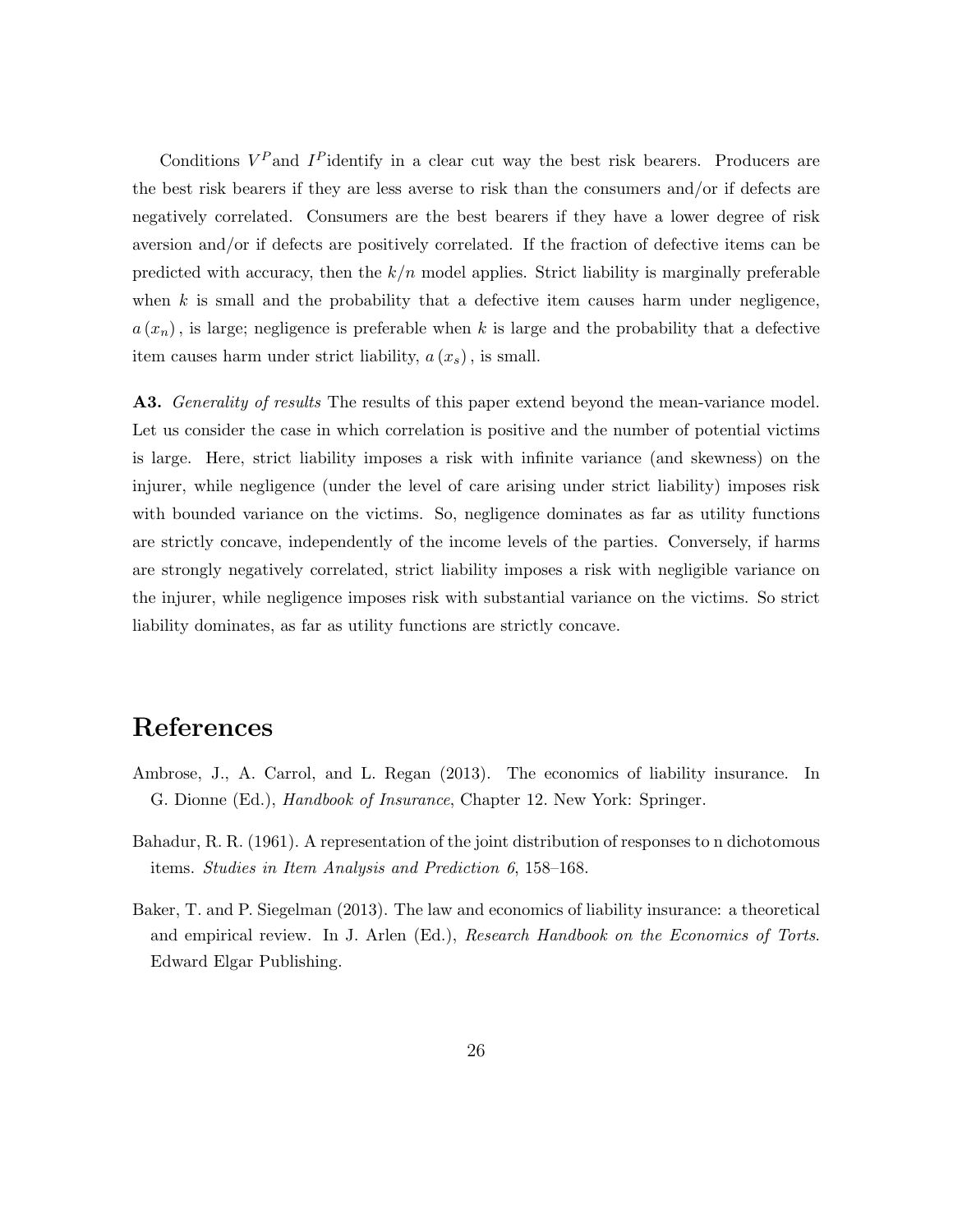- Barseghyan, L., F. Molinari, T. O'Donoghue, and J. C. Teitelbaum (2013). The Nature of Risk Preferences: Evidence from Insurance Choices. American Economic Review 103 (6), 2499–2529.
- Bernard, C. (2013). Risk sharing and pricing in the reinsurance market. In G. Dionne (Ed.), Handbook of Insurance, Chapter 21. New York: Springer.
- Cohen, A. and L. Einav (2007). Estimating Risk Preferences from Deductible Choice. American Economic Review 97(3), 745–788.
- Daughety, A. and J. Reinganum (2013a). Economic analysis of products liability: Theory. In J. Arlen (Ed.), Research Handbook on the Economics of Torts, Number May. Cheltenham: Edward Elgar Publishing.
- Daughety, A. F. and J. F. Reinganum (2013b). Cumulative harm, products liability, and bilateral care. American Law and Economics Review 15 (2), 409–442.
- Daughety, A. F. and J. F. Reinganum (2014). Cumulative harm and resilient liability rules for product markets. Journal of Law, Economics, and Organization 30 (2), 371–400.
- Epstein, R. A. (1985). Products liability as an insurance market. The Journal of Legal Studies 14 (3), 645–669.
- Franzoni, L. A. (2015). Optimal liability design under risk and ambiguity. Available at SSRN 2713738 .
- Froot, K. A., D. S. Scharfstein, and J. C. Stein (1993). Risk management: Coordinating corporate investment and financing policies. The Journal of Finance  $48(5)$ , 1629–1658.
- Harrington, S. and G. Niehaus (2003). Risk Management and Insurance. New York: McGraw Hill.
- Hylton, K. N. (2013). The Law and Economics of Products Liability. Notre Dame L.  $Rev. 88(5), 2457-2627.$
- Nell, M. and A. Richter (2003). The design of liability rules for highly risky activities: Is strict liability superior when risk allocation matters? International Review of Law and Economics  $23(1), 31-47.$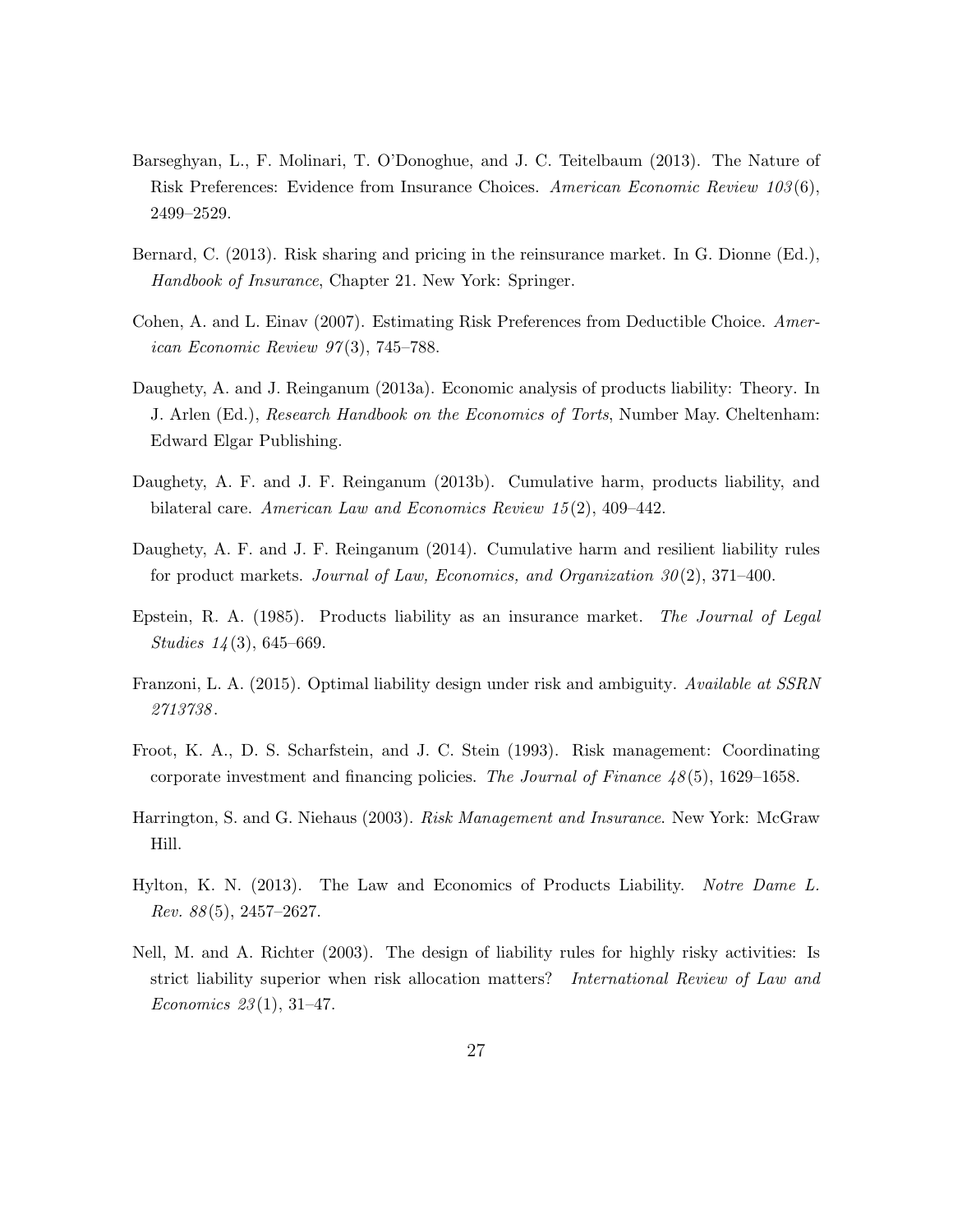- Pratt, J. W. (1964). Risk aversion in the small and in the large. *Econometrica*  $32(1-2)$ , 122–136.
- Priest, G. L. (1987). The current insurance crisis and modern tort law. The Yale Law Journal  $96(7)$ , 1521-1590.
- Schaefer, H.-B. and F. Mueller-Langer (2009). Strict liability versus negligence. In M. Faure (Ed.), Tort Law and Economics, Number 1991, pp. 3–45. Cheltenham: Edward Elgar.
- Shavell, S. (1980). Strict liability versus negligence. The Journal of Legal Studies  $9(1)$ , 1–25.
- Shavell, S. (1982). On liability and insurance. The Bell Journal of Economics 13(1), 120–132.
- Shavell, S. (2007). Liability for accidents. In A. M. Polinsky and S. Shavell (Eds.), *Handbook* of Law and Economics, Chapter 2. Oxford: Elsevier.
- Shavell, S. (2014). Risk aversion and the desirability of attenuated legal change. American Law and Economics Review 16(2), 366–402.
- Sydnor, J. (2010). Over (Insuring) Modest Risks. American Economic Journal: Applied Economics 2(4), 177–199.
- Wakker, P. P. (2010). *Prospect Theory: For Risk and Ambiguity*. Cambridge University Press.
- Wickelgren, A. L. (2006). The inefficiency of contractually-based liability with rational consumers. Journal of Law, Economics, and Organization 22(1), 168-183.
- Wright, R. W. (2007). The principles of product liability: Litigation trends on the 10th anniversary of the third restatement. Review of Litigation 26, 1067.